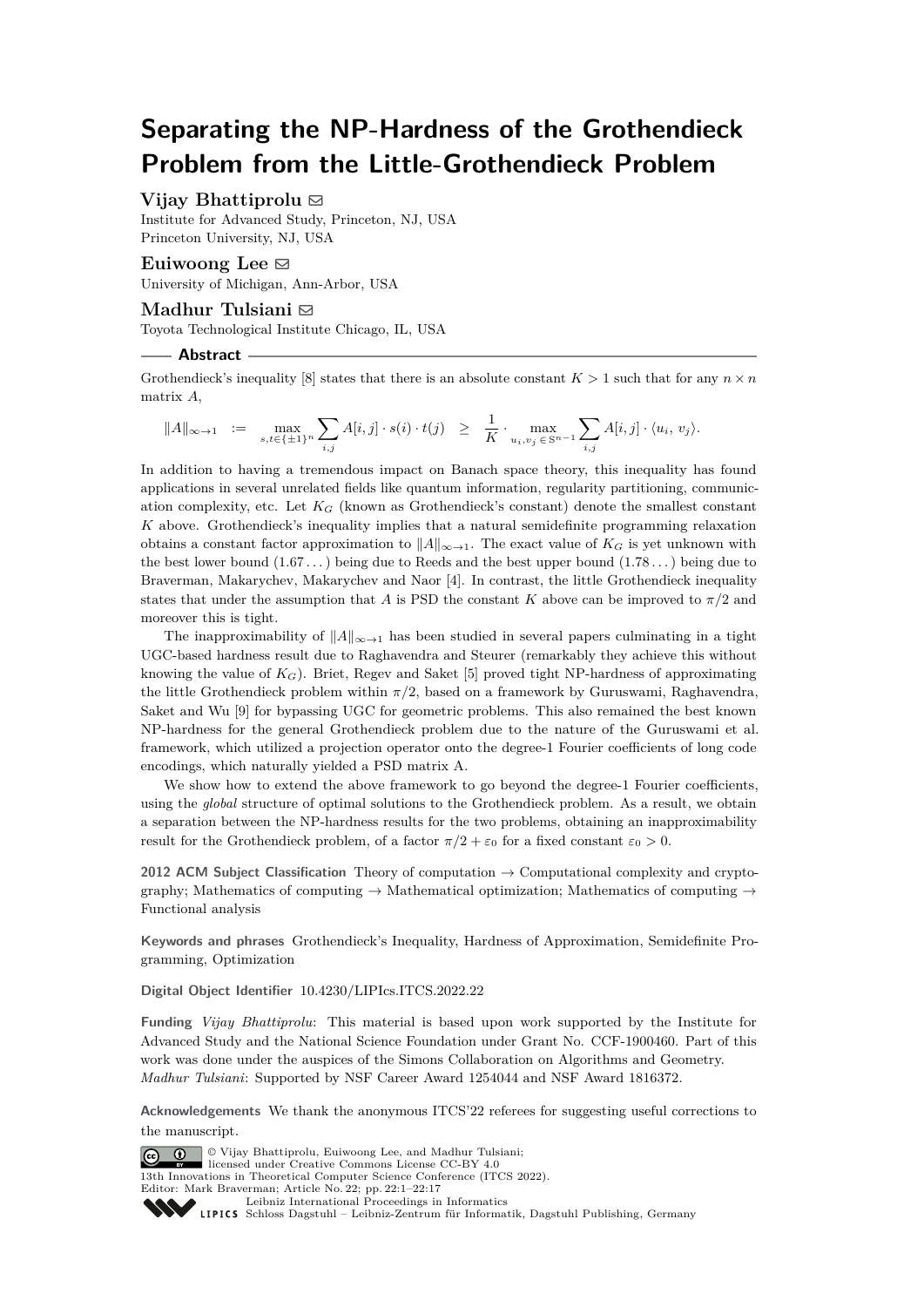#### **22:2 Separating NP-Hardness of Grothendieck from Little-Grothendieck**

# **1 Introduction**

The Grothendieck inequality [\[8\]](#page-15-0) is a fundamental result from Banach space theory, which can be viewed from an optimization lens, as saying that the  $\infty \to 1$  norm of a matrix A can be approximated using a vector relaxation i.e.,

$$
||A||_{\infty \to 1} := \max_{s,t \in \{\pm 1\}^n} \sum_{i,j} A[i,j] \cdot s(i) \cdot t(j) \ge \frac{1}{K} \cdot \max_{u_i, v_j \in S^{n-1}} \sum_{i,j} A[i,j] \cdot \langle u_i, v_j \rangle.
$$

The inequality has had a tremendous number of applications in a variety of areas including combinatorics, optimization, complexity theory, and quantum information theory. We refer the reader to the excellent surveys by Khot and Naor [\[14\]](#page-16-1) and Pisier [\[20\]](#page-16-2) and the references therein, for an account of the rich history of the inequality, its variants, and their many connections and applications.

The problem of *computing* the  $\infty \to 1$  norm of a given matrix A, which is the subject of the above inequality, is referred to as the Grothendieck problem. A long line of work has focused on determining the smallest constant *K<sup>G</sup>* (known as Grothendieck's constant) achievable in the above inequality, or equivalently, the best approximation ratio for the Grothendieck problem, achieved by a natural semidefinite programming (SDP) relaxation. The best upper known bound on *K<sup>G</sup>* is due to Braverman, Makarychev, Makarychev, and Naor [\[4\]](#page-15-1) who proved that a previous bound of  $\frac{\pi}{2(1+\sqrt{2})} \approx 1.782...$  due to Krivine [\[17\]](#page-16-3) can be improved to  $\frac{\pi}{2 \cdot (1 + \sqrt{2})} - \varepsilon_0$  for a fixed  $\varepsilon_0 > 0$ . The best lower bound  $K_G \ge 1.6769...$  was proved independently by Davie [\[6\]](#page-15-3) and Reeds [\[22\]](#page-16-4). However, the true value of Grothendieck's constant is unknown, and determining it is an important open problem.

#### **Approximability**

From a computational perspective, a natural question to consider is the optimal approximation ratio achievable by *any* efficient algorithm, and not just the SDP relaxation. The first inapproximability result for the Grothendieck problem was obtained by Alon and Naor [\[1\]](#page-15-4) (in an influential paper that established a connection to cut-norm and several combinatorial applications) by giving an approximation preserving reduction to MAX-CUT, which yields an NP-hardness of factor 17*/*16 via a result of Håstad [\[11\]](#page-16-5). Assuming the Unique Games Conjecture (UGC), the best explict bound is by Khot and O'Donnell [\[15\]](#page-16-6) who proved an inapproximability result matching the Davie-Reeds lower bound. A remarkable later result by Raghavendra and Steurer [\[21\]](#page-16-7) proved that assuming the UGC, the approximation ratio by the semidefinite program is optimal i.e., they prove an inapproximability result within factor  $K_G$ , without having to know the true value of  $K_G!$ 

The best known NP-hardness for the problem is by Briet, Regev and Saket [\[5\]](#page-15-2) who prove inapproximability within a factor of  $\pi/2$ . Prior NP-hardness results for the Grothendieck problem are all actually for a special subcase (known as the little Grothendieck problem), wherein the matrix A is required to be positive semidefinite (PSD). In this case, one can easily observe that the two vectors  $x, y$  achieving  $\|\infty \to 1\|_A$  can be equal without loss of generality, since

 $\langle s, At \rangle = \langle A^{1/2}s, A^{1/2}t \rangle \le ||A^{1/2}s||_2||A^{1/2}t||_2 \le \max \{ \langle s, As \rangle, \langle t, At \rangle \}$ .

Using the above observation, and taking *A* to be the Laplacian of a graph, shows that the problem captures MAX-CUT as a subcase (although the result of Alon and Naor [\[1\]](#page-15-4) used a slightly different matrix). The result of Briet, Regev and Saket [\[5\]](#page-15-2) also shows the factor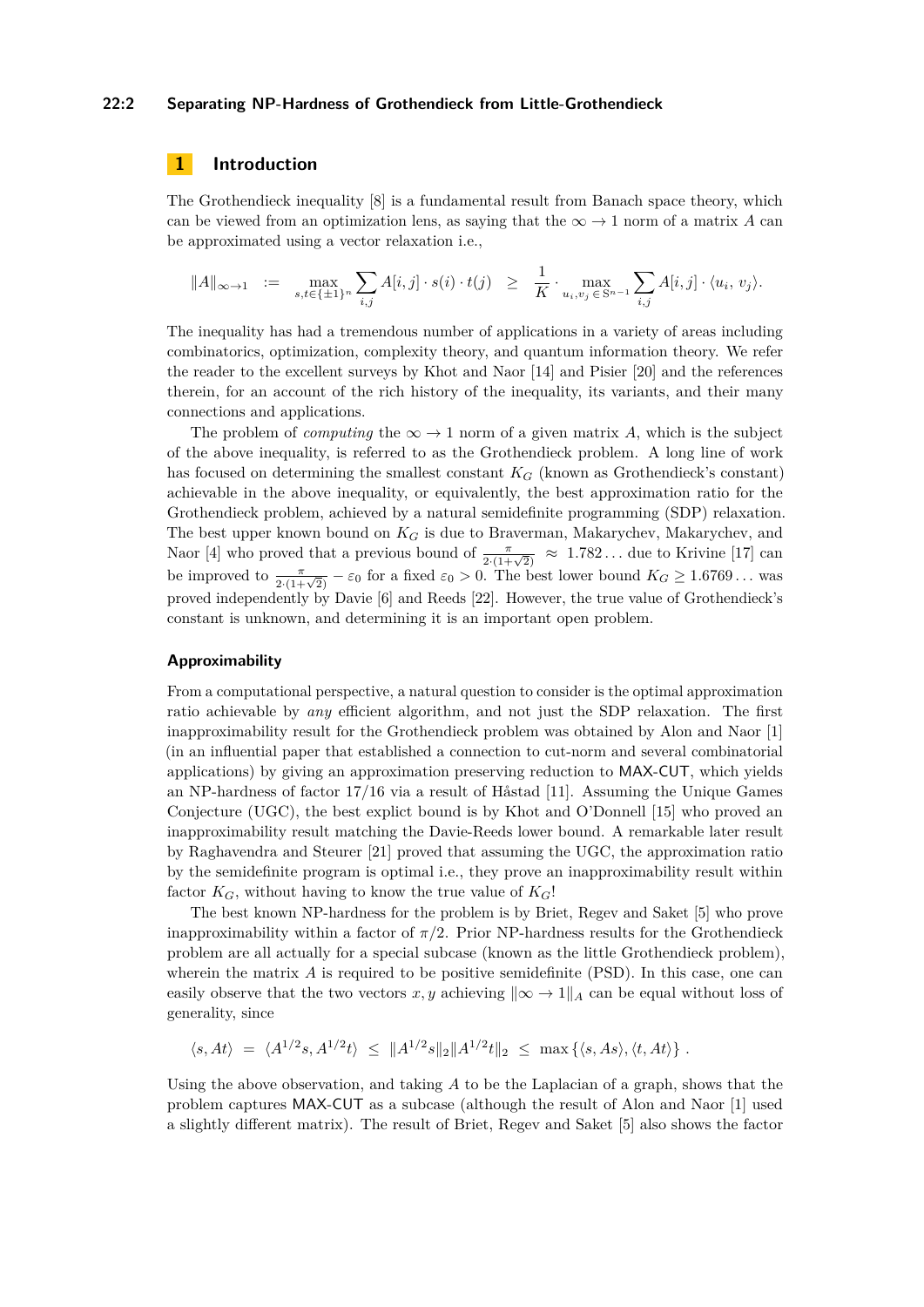$\pi/2$  inapproximability for the little Grothendieck problem. Moreover, their result is tight for the little Grothendieck problem, by a result of Rietz [\[23\]](#page-16-8) (see also Nesterov [\[18\]](#page-16-9)). Thus, any further improvements to the NP-hardness, will require separating it from the little Grothendieck problem.

#### **Techniques for proving inapproximability**

There is also a technical reason why current NP-hardness results do not separate the little Grothendieck problem from the Grothendieck problem. This is because results for this problem, and a variety of other geometric problems, are proved by taking the matrix *A* to be a *projection operator*, which is of course PSD. Many such results are based on a framework by Guruswami, Raghavendra, Saket, and Wu [\[9\]](#page-16-0) for bypassing the UGC in obtaining hardness of geometric problems. They obtained tight inapproximability results using "smooth label cover" instead of Unique Games, for the  $L_p$ -Grothendieck problem (matching the UG-hardness result of Kindler, Naor, and Schechtman [\[16\]](#page-16-10)) and the subspace approximation problem (matching the UG-hardness result of Deshpande, Tulsiani, and Vishnoi [\[7\]](#page-15-5)). This was also the framework used by Briet, Regev and Saket [\[5\]](#page-15-2) for proving *π/*2 inapproximability for the (little) Grothendieck problem, matching an earlier UG-hardness result by Khot and Naor [\[13\]](#page-16-11)). This framework was also used in [\[3\]](#page-15-6) to obtain inapproximability results for ∥*A*∥*p*→*<sup>q</sup>* for several other values of *p* and *q*.

To understand why the GRSW framework naturally leads to projection operators, in the study of all the above problems, it is instructive to consider a "dictatorship test" gadget for the Grothendieck problem. Viewing the vectors *s, t* as evaluation tables of Boolean functions, we can equivalently think of the objective as  $\langle f, Ag \rangle$  where  $f, g: \{-1, 1\}^R \to \{-1, 1\}$  are Boolean functions over the domain (say)  $\{-1,1\}^R$ . A simple test follows from the well-known fact that the  $\ell_2^2$  mass of the degree-1 Fourier coefficients is at most  $2/\pi + \varepsilon$  for any function far from a dictator, while it is equal to 1 for a dictator function. Taking *F*<sup>1</sup> to be the level-1 Fourier projection operator (which only keeps Fourier characters and coefficients of degree 1), we have that the (normalized) optimum value of  $\langle f, F_1 g \rangle$  is 1 when maximizing over all  $\pm 1$  valued functions, and at most  $2/\pi + \varepsilon$  when restricted to functions far from dictators, since  $||F_1 f||_2^2 \leq (\frac{2}{\pi})$  $\frac{2}{\pi} + \varepsilon$ ) ·  $||f||_2^2$ .

Of course dictatorship tests are nontrivial to combine with Unique Games, and even more so with Label Cover instances. Considering an instance of Label Cover with vertex set *V* , and taking  $(f_v: \{-1,1\}^R \to \{-1,1\})_{v \in V}$  to be the "long code" encodings for the labels, let  $f: V \times \{-1, 1\}^R \to \{-1, 1\}$  denote the combined function and let  $\mathbf{F}_1$  denote the operator which projects each of the long-codes to the degree-1 space i.e.,  $\mathbf{F}_1 : \mathbb{R}^{V \times \{-1,1\}^R} \to \mathbb{R}^{V \times [R]}$ . The GRSW framework amounts to defining a *global projection operator* **P** (which depends on the underlying Label Cover instance) on the combined level-1 Fourier space, such that  $PF_1f$ behaves as if far from a dictator in blocks corresponding to most vertices, when starting with an unsatisfiable instance of Label Cover i.e.,,  $\|\mathbf{PF}_1\mathbf{f}\|_2^2 \leq (\frac{2}{\pi})$  $\frac{2}{\pi} + \varepsilon$ ) ·  $\|\mathbf{f}\|_2^2$ . The final operator **A** in the result of [\[5\]](#page-15-2) can be taken to be the PSD operator  $\mathbf{F}_1^* \mathbf{P} \mathbf{F}_1$ . As before, the solution optimizing  $\langle f, F_1^* P F_1 g \rangle$  satisfies  $f = g$ , which is a dictator in all blocks when the instance of Label Cover is satisfiable, and far from dictators in most blocks otherwise. Results for all the geometric problems above similarly rely on projection operators, and an analysis of the level-1 Fourier coefficients.

While improved dictatorship tests are indeed known for the Grothendieck problem, this requires going beyond the level-1 Fourier coefficients. Indeed the dictatorship test used in the UG-hardness result of Khot and O'Donnell [\[15\]](#page-16-6) uses the operator  $F_1 - \lambda \cdot$ Id where Id denotes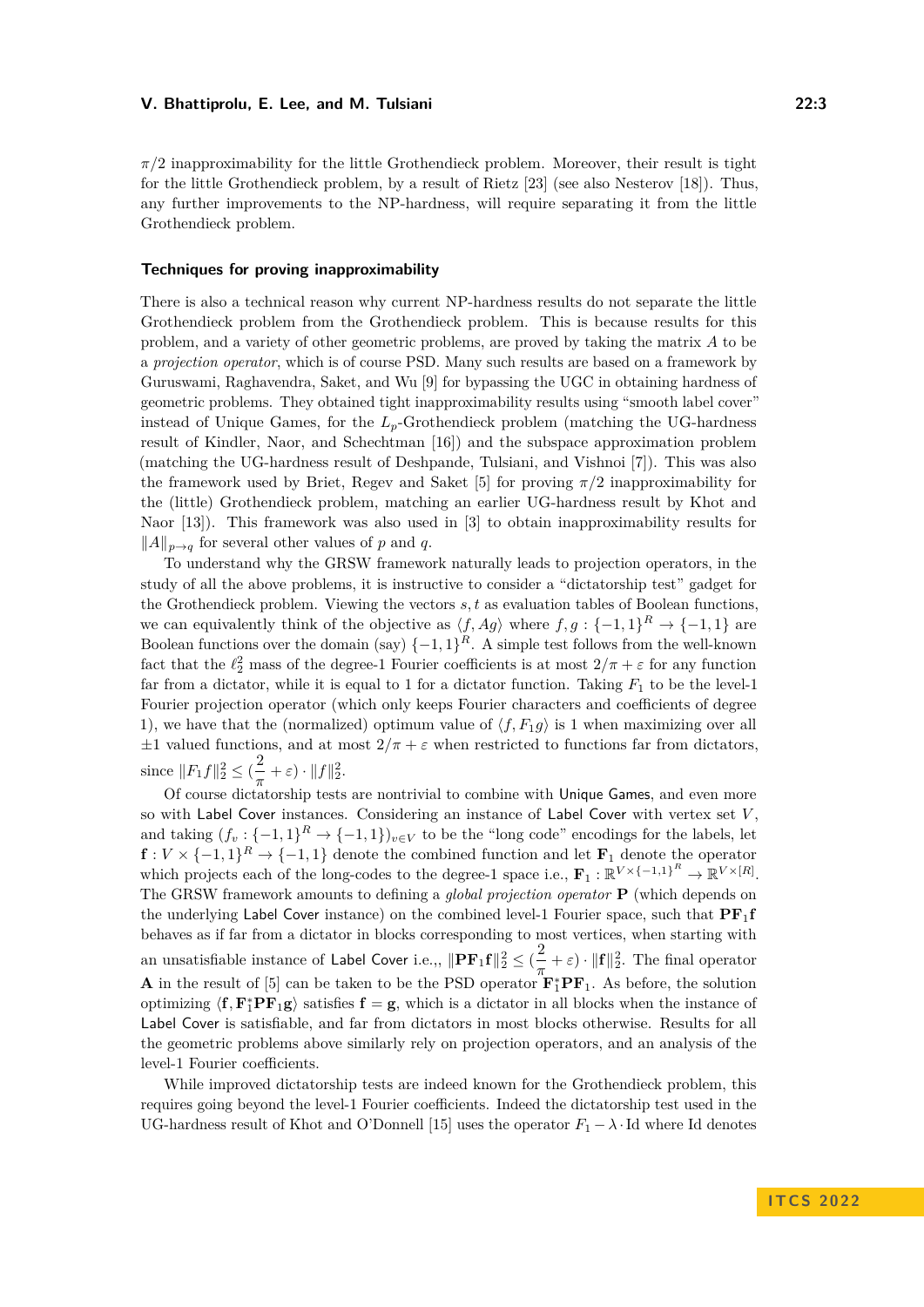## **22:4 Separating NP-Hardness of Grothendieck from Little-Grothendieck**

the identity operator. They call this the Davie-Reeds operator, since it is based on the lower bound constructions of Davie and Reeds, which can be viewed as integrality gap instances for the SDP relaxation of the Grothendieck problem. Raghavendra and Steurer [\[21\]](#page-16-7) obtain their result using operators of the form  $\sum_{i\geq 0} \lambda_i \cdot F_i$ , where  $F_i$  is the level-*i* Fourier projection, and the coefficients  $\lambda_i \in \mathbb{R}$  can be chosen using any solution to the SDP relaxation that exhibits an integrality gap. However, it is not clear how to combine these tests with the Label Cover based projection operator **P** defined by GRSW, since it only acts on the level-1 Fourier coefficients. Moreover, the analysis in the case of the PSD operator  $\mathbf{F}_1 \mathbf{P} \mathbf{F}_1$  can be local, since we can write  $\langle f, F_1^* P F_1 \rangle$  as  $||P F_1||_2^2$ , which can be analyzed by understanding the level-1 Fourier mass of the projected function **f** separately in each block corresponding to some vertex *v*. Since the symmetry of the optimal solution  $f = g$  and the interpretation of the objective as an  $\ell_2^2$  norm is not available when the operator is not PSD, results based on the GRSW framework have been limited to projection operators.

#### **Our techniques**

We consider an operator **A** based on the Davie-Reeds operator. In particular, we take

 $\mathbf{A} = \mathbf{F}_1^* \mathbf{P} \mathbf{F}_1 - \lambda \cdot \text{Id}$ ,

where Id is the identity operator in the global space, and  $\lambda > 0$  is a small constant. The optimizers of  $\langle f, Ag \rangle$  no longer enjoy the symmetry  $f = g$  that holds in the PSD case, but let us still suppose this is the case for a moment. This suffices to finish the proof since

$$
\langle \mathbf{f}, \mathbf{A} \mathbf{g} \rangle = \|\mathbf{P} \mathbf{F}_1 \mathbf{f}\|_2^2 - \lambda \cdot \|\mathbf{f}\|_2^2 \le \left(\frac{2}{\pi} + \varepsilon\right) \cdot \|\mathbf{f}\|_2^2 - \lambda \cdot \|\mathbf{f}\|_2^2 = \left(\frac{2}{\pi} + \varepsilon - \lambda\right),
$$

using the norm-reducing property of the GRSW projection operator, when starting from an unsatisfiable instance of label cover. One can check that for satisfiable instances, the optimal value is  $1 - \lambda$ , leading to a ratio strictly larger than  $\pi/2$  when  $\lambda > 0$ .

The problem then reduces to still showing an approximate symmetry in the solution, namely that ∥**f** −**g**∥ is small. We now rely on the *global structure* of the solution instead of the PSD nature of the operator to conclude this. A simple (but crucial) observation in our analysis is that the optimal solutions **f** and **g** must be close to linear threshold functions (LTFs). Indeed we must have for all  $v \in V$ , that  $q_v(x) = \text{sgn}(\langle (\mathbf{PF}_1 \mathbf{f})_v, x \rangle - \lambda \cdot f_v(x))$  (whenever  $\langle (\mathbf{PF}_1 \mathbf{f})_v, x \rangle - \lambda \cdot f_v(x)$  is non-zero) and vice-versa for  $f_v(x)$ . For an LTF sgn $(\langle a, x \rangle)$  we will refer to *a* as the *linear weights* associated to the LTF. By stability results for regular LTFs, we can then reduce the problem to showing that  $PF_1f$  is close to  $PF_1g$  i.e., regular LTFs are close, if their associated linear weights are close. The most technical part of the result is actually showing the regularity of the LTFs to apply this argument. Finally, the optimality of the solutions **f** and **g** can be used to show the closeness of the linear weights, since the term

$$
\langle {\bf f}, {\bf F}_1^* {\bf P} {\bf F}_1 {\bf g} \rangle \ = \ \langle {\bf P} {\bf F}_1 {\bf f}, {\bf P} {\bf F}_1 {\bf g} \rangle \, ,
$$

which is part of the objective, and can be viewed as a measure of the correlation of the linear weights for the above LTFs<sup>[1](#page-3-0)</sup>.

Note that the above is a departure from the usual analysis of long codes, which considers a global function  $f$  and decomposes it into block functions  $f<sub>v</sub>$  which are analyzed individually in the evaluation or Fourier space. Instead, we need the global LTF structure of the solutions.

<span id="page-3-0"></span><sup>1</sup> It has been pointed out to us by an anonymous referee that the above approach may be viewed as a generalization of the approach taken by Davie to bound the  $\infty \to 1$  norm of the Davie-Reeds operator.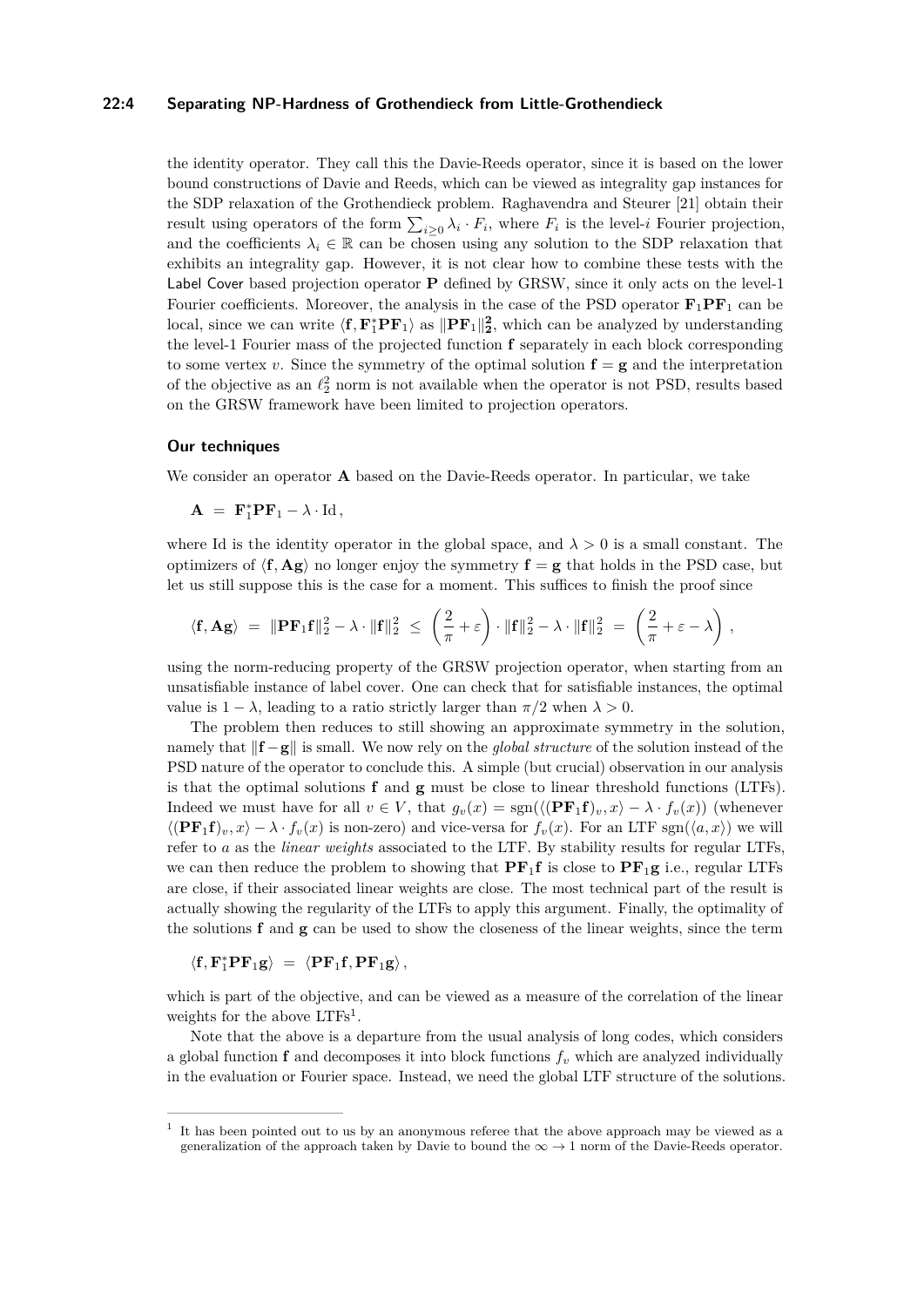We then decompose the global functions into local blocks in the "linear weights space". We hope such an analysis relying not only on local Fourier analysis, but also on global properties of the optimal solution, will be helpful in further strengthening the results for other geometric problems of interest.

# **2 Preliminaries and Notation**

#### **2.1** *p***-Norms**

For a vector  $s \in \mathbb{R}^n$ , throughout this paper we will use  $s(i)$  to denote its *i*-th coordinate. For  $p \in [1,\infty)$ , we define  $\lVert \cdot \rVert_{\ell_p}$  to denote the counting *p*-norm and  $\lVert \cdot \rVert_{L_p}$  to denote the expectation *p*-norm; i.e., for a vector  $s \in \mathbb{R}^n$ ,

$$
\|s\|_{\ell_p}:=\left(\sum_{i\in [n]} |s(i)|^p\right)^{1/p}\quad \text{ and }\quad \|s\|_{L_p}:=\mathop{\mathbb{E}}_{i\sim [n]} \left[|s(i)|^p\right]^{1/p}=\left(\frac{1}{n}\cdot \sum_{i\in [n]} |s(i)|^p\right)^{1/p}.
$$

Clearly  $||s||_{\ell_p} = ||s||_{L_p} \cdot n^{1/p}$ . For  $p = \infty$ , we define  $||s||_{\ell_\infty} = ||s||_{L_\infty} := \max_{i \in [n]} |s(i)|$ . We also use  $\langle s, t \rangle_c$  to explicitly denote the inner product under the counting measure, i.e., for two vectors  $s, t \in \mathbb{R}^n$ ,  $\langle s, t \rangle_c := \sum_{i \in [n]} s(i)t(i)$ . Later in the paper we will work with four different inner product spaces and will always use  $\langle \cdot, \cdot \rangle$  to denote the associated inner product.

We will use  $p^*$  to denote the "dual" of  $p$ , i.e.  $p^* = p/(p-1)$ . We also use the convention that  $1^* = \infty$  and  $\infty^* = 1$ . We next record a well-known fact about *p*-norms; namely that the dual norm of the  $p$ -norm is the  $p^*$  norm.

▶ **Observation 2.1.** *For any*  $p \in [1, \infty]$ ,  $||s||_{\ell_p} = \sup_{||t||_{\ell_{p}} \leq 1} \langle t, s \rangle_c$ .

We next define the operator norm between  $\ell_p^n$  spaces.

▶ **Definition 2.2.** *For*  $p, q \in [1, \infty]$ *, and a linear operator*  $A: \ell_p^n \to \ell_q^m$  *the operator norm is defined as*

$$
||A||_{\ell_p \to \ell_q} := \max_{s \in \mathbb{R}^n} \frac{||As||_{\ell_q}}{||s||_{\ell_p}}
$$

We say *Grothendieck optimization problem* to refer to the important special case ∥*A*∥*ℓ*∞→*ℓ*<sup>1</sup> . We next state the well known fact that the  $\infty \to 1$  operator norm is equivalent to bilinear maximization over the hypercube.

 $\blacktriangleright$  **Fact 2.3.** For an  $m \times n$  matrix A,

$$
||A||_{\ell_{\infty}\to\ell_1} = \sup_{s\in\{\pm 1\}^n} \sup_{t\in\{\pm 1\}^m} \langle t, As\rangle_c = ||A^*||_{\ell_{\infty}\to\ell_1}.
$$

**Proof.** Using  $\langle y, Ax \rangle = \langle x, A^*y \rangle_c$ ,

$$
\|A\|_{\ell_\infty\to\ell_1}=\sup_{\|s\|_{\ell_\infty}\le 1}\|As\|_{\ell_1}=\sup_{\|s\|_{\ell_\infty},\, \|t\|_{\ell_\infty}\le 1}\langle t, As\rangle_c=\sup_{s\in\{\pm 1\}^n}\sup_{t\in\{\pm 1\}^m}\langle t, As\rangle_c
$$

where the final equality follows since if any  $s(i)$  is in the interval (−1, 1) then setting  $s(i) := \text{sgn}(\sum_{j} A[i, j] \cdot t(j))$  cannot decrease the value. Similarly for any  $t(j) \in (-1, 1)$ , setting  $t(j) := \text{sgn}(\sum_i A[i, j] \cdot s(i))$  cannot decrease the value.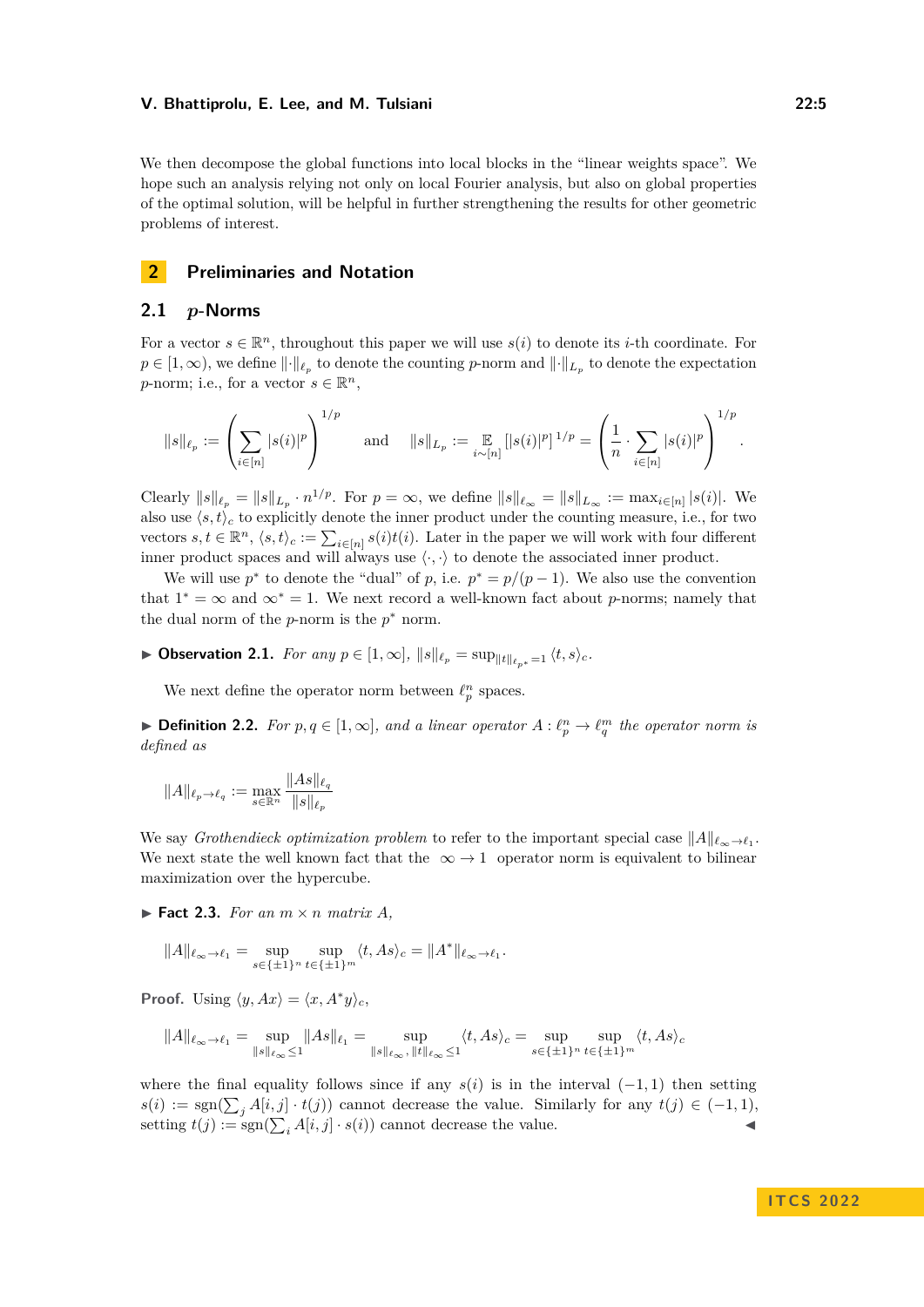# **22:6 Separating NP-Hardness of Grothendieck from Little-Grothendieck**

# **2.2 Fourier Analysis**

We introduce some basic facts about Fourier analysis of Boolean functions. Let  $R \in \mathbb{N}$  be a positive integer, and consider a function  $f: {\{\pm 1\}}^R \to \mathbb{R}$ . For any subset  $S \subseteq [R]$  let  $\chi_S := \prod_{i \in S} x_i$ . Then we can represent *f* as

<span id="page-5-1"></span>
$$
f(x_1, \ldots, x_R) = \sum_{S \subseteq [R]} \widehat{f}(S) \cdot \chi_S(x_1, \ldots x_R), \tag{1}
$$

where

<span id="page-5-0"></span>
$$
\widehat{f}(S) = \mathbb{E}_{x \in \{\pm 1\}^R} [f(x) \cdot \chi_S(x)] \text{ for all } S \subseteq [R].
$$
\n(2)

We interpret  $\hat{f}$  as a vector in  $\mathbb{R}^{2^{[R]}}$  whose coordinates are indexed by  $S \subseteq [R]$ . We will always use the expectation norms for  $f$  and counting norms for  $\hat{f}$ ; i.e.,

$$
||f||_{L_p} = \left(\mathop{\mathbb{E}}_{x \in {\{\pm 1\}^R}}[|f(x)|^p]\right)^{1/p} \text{ and } ||\widehat{f}||_{\ell_p} = \left(\sum_{S \subseteq [R]}|\widehat{f}(S)|^p\right)^{1/p}.
$$

Similarly the we use the expectation inner product for  $\langle f, q \rangle$  and we use the counting inner product for  $\langle f, \hat{g} \rangle$ .

The *Fourier transform* refers to the linear operator F that maps f to  $\hat{f}$  as defined in [\(2\)](#page-5-0). The *inverse Fourier transform* is the linear operator that maps  $\hat{f}: 2^{[R]} \to \mathbb{R}$  to  $f: \{\pm 1\}^R \to \mathbb{R}$  defined as in [\(1\)](#page-5-1). The inverse Fourier transform is simply the adjoint  $F^*$  of the Fourier transform.

 $\blacktriangleright$  **Fact 2.4.**  $F^*F$  *is the identity operator.* 

We refer to  $\hat{f} := (\hat{f}(\{1\}), \dots, \hat{f}(\{R\}))$  as the linear Fourier coefficients of *f* (indeed *f* is a linear function if and only if  $\hat{f}$  is supported completely inside  $\hat{f}$ ). We define the *linear Fourier transform* denoted by  $F_1$  as the (non-invertible) linear operator mapping f to  $\hat{f}$ . The adjoint  $F_1^*$  maps  $\hat{f}$  to the boolean linear function  $x \mapsto \langle \hat{f}, x \rangle$ . We define the level-1 weight of *f* as  $W_1(f) := ||\hat{f}||_{\ell_2}^2$ . Similarly the level-*k* weight of *f* is defined as  $W_k(f) := \sum_{S \in \binom{[R]}{k}} \hat{f}(S)^2$ . So we have  $||\hat{f}||_{\ell_2}^2 = \sum_{k \in \{0, \ldots R\}} W_k(f)$ .

The following well-known fact from Fourier analysis states that the expectation 2-norm on *f* coincides with the counting 2-norm on  $\hat{f}$ .

▶ **Fact 2.5** (Parseval). For any  $f: \{\pm 1\}^R \rightarrow \mathbb{R}, ||f||_{L_2} = ||\widehat{f}||_{\ell_2}$ .

In particular we conclude from this that  $W_1(f) \leq ||f||_{L_2}^2$ .

# **2.3 Hilbert Spaces**

Recall that a Hilbert space is a vector space endowed with an inner product which we denote by  $\langle \cdot, \cdot \rangle$ . The inner product induces a Hilbert norm which we will denote by  $||h||_H := \sqrt{\langle h, h \rangle}$ . In this paper we work predominantly with four finite dimensional real Hilbert spaces defined below. In what follows *V* denotes the index set of the vertices of a graph. For the remainder of this paper, we assume  $|V| = n$ .

**1.** *Boolean function evaluation space*  $H_E$  over the vector space  $\mathbb{R}^{\{\pm 1\}^R}$  whose elements are denoted throughout by lower case letters (e.g.,  $f, g, f_v, g_v, \ldots$ ).  $H_E$  is endowed with the expectation inner product  $\langle f, g \rangle := \mathbb{E}_{x \in \{\pm 1\}^R} [f(x)g(x)]$ , which induces the Hilbert norm  $||f||_H = ||f||_{L_2}.$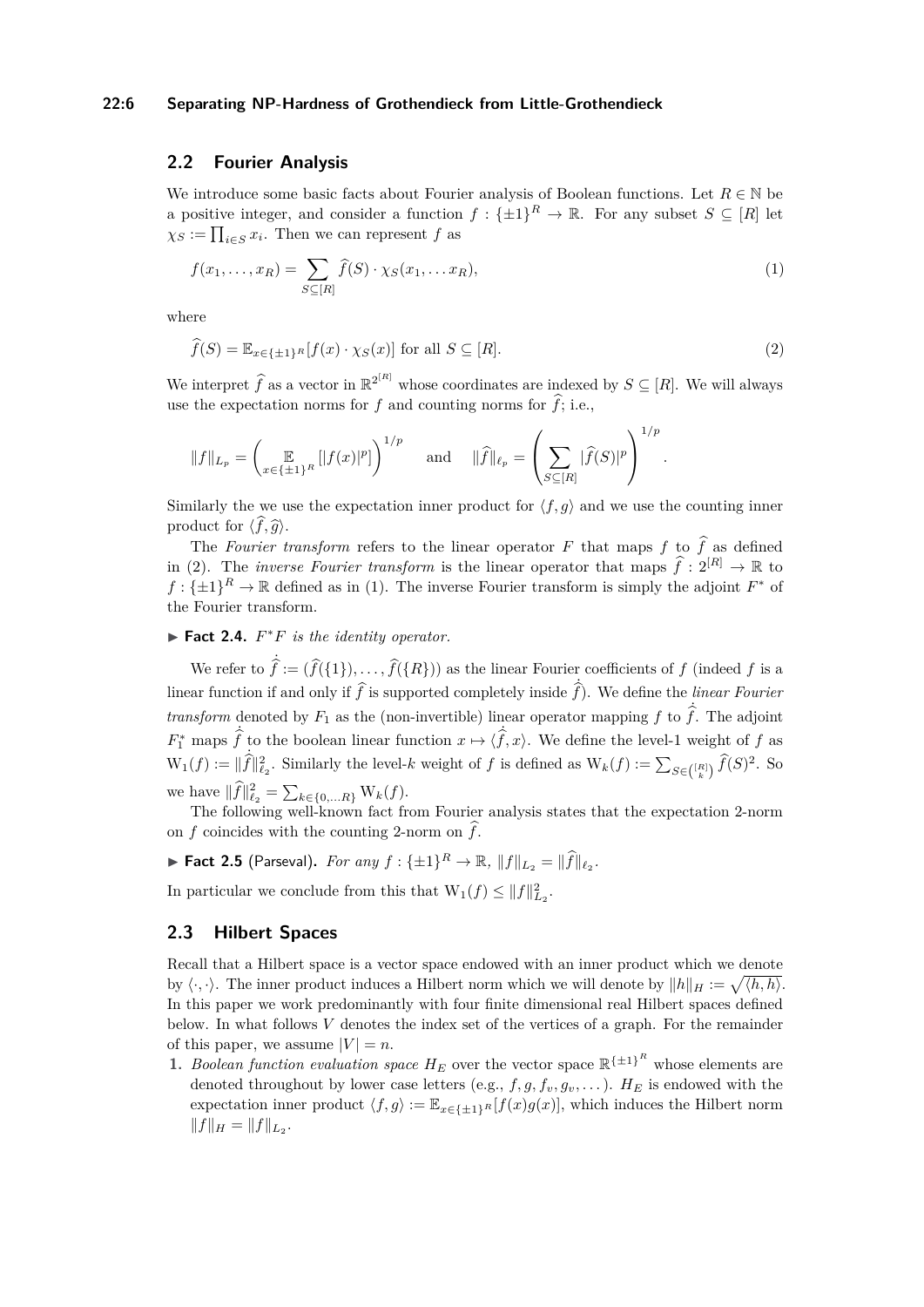2. *Linear Fourier coefficient space*  $H_F^1$  over the vector space  $\mathbb{R}^{[R]}$  whose elements are denoted throughout by lower case hatted letters with a dot (e.g.,  $\hat{f}, \hat{g}, \hat{f}_v, \hat{g}_v, \dots$ ).  $H_F^1$  is endowed with the usual counting inner product  $\langle \hat{f}, \hat{g} \rangle := \sum_{i \in [R]} \hat{f}(\{i\}) \hat{g}(\{i\}),$  which induces the Hilbert norm  $\|\hat{g}\|_H = \|\hat{g}\|_{\ell_2}$ .

▶ Remark 2.6. It should be noted that by Parseval's identity,  $H_F^1$  is isometric to the subspace of linear functions from  $\{\pm 1\}^R$  to R endowed with the expectation norm, using the canonical linear bijection  $\hat{f} \mapsto (x \mapsto \langle \hat{f}, x \rangle)$ . In other words we have,

$$
\|\hat{f}\|_{H} = \|\hat{f}\|_{\ell_2} = \|\langle \hat{f}, x \rangle\|_{L_2} = \|\langle \hat{f}, x \rangle\|_{H}.
$$

Thus  $H_F^1$  is isometric to a subspace of  $H_E$ . Nonetheless, we work directly with  $H_F^1$  for notational ease.

- **3.** *Concatenated evaluation space*  $\mathbf{H}_E = H_E^{\oplus V}$  over the vector space  $\mathbb{R}^{V \times {\{\pm 1\}}^R}$  whose elements are tuples of boolean functions denoted as  $\mathbf{f} = (f_v)_{v \in V}$ . Elements of  $\mathbf{H}_E$  are denoted throughout by bold lower case letters (e.g.,  $f, g, \ldots$ ).  $H_E$  is endowed with the expectation inner product  $\langle \mathbf{f}, \mathbf{g} \rangle := \mathbb{E}_{v \in V} [\langle f_v, g_v \rangle] = \mathbb{E}_{v \in V} [\mathbb{E}_{x \in \{\pm 1\}^R} [f_v(x) g_v(x)]]$  which induces the Hilbert norm  $||\mathbf{f}||_H = ||\mathbf{f}||_{L_2}$ .
- **4.** *Concatenated linear Fourier coefficient space*  $\mathbf{H}_F^1 = (H_F^1)^{\oplus V}$  over the vector space  $\mathbb{R}^{V \times [R]}$ whose elements are tuples of linear Fourier coefficient vectors denoted as  $\hat{\hat{f}} = (\hat{f}_v)_{v \in V}$ . Elements of  $\mathbf{H}_{F}^{1}$  are denoted throughout by hatted bold lower case letters with a dot (e.g.,  $\hat{\mathbf{f}}, \hat{\mathbf{g}}, \dots$ ).  $\mathbf{H}_F^1$  is endowed with the inner product  $\langle \hat{\mathbf{f}}, \hat{\mathbf{g}} \rangle := \mathbb{E}_{v \in V} [\langle \hat{f}_v, \hat{g}_v \rangle]$ . Note that the induced Hilbert norm  $\|\hat{\mathbf{f}}\|_H = \|\hat{\mathbf{f}}\|_{\ell_2}/\sqrt{n}$  is neither a counting nor an expectation norm.

The linear Fourier transform can be naturally extended to the concatenated space by defining  $\mathbf{F}_1 : \mathbf{f} \mapsto \hat{\mathbf{f}}$  which represents the vertex-wise map  $f_v \mapsto \hat{f}_v$  for all  $v \in V$ . The adjoint  $\mathbf{F}_1^*$  maps  $\hat{\mathbf{f}} = (\hat{f}_v)_{v \in V}$  to the tuple of boolean linear functions  $(x \mapsto \langle \hat{f}_v, x \rangle)_{v \in V}$ .

# **2.4 Smooth Label Cover**

An instance of Label Cover is given by a quadruple  $\mathcal{L} = (G, [R], [L], \Sigma)$  that consists of a regular connected graph  $G = (V, E)$  (henceforth  $n := |V|$ ), a label set [R], and a collection  $\Sigma = ((\pi_{e,v}, \pi_{e,w}) : e = (v, w) \in E)$  of pairs of maps both from [*R*] to [*L*] associated with the endpoints of the edges in *E*. Given a *labeling*  $\ell: V \to [R]$ , we say that an edge  $e = (v, w) \in E$ is *satisfied* if  $\pi_{e,v}(\ell(v)) = \pi_{e,w}(\ell(w))$ . Let  $\text{OPT}(\mathcal{L})$  be the maximum fraction of satisfied edges by any labeling.

The following hardness result for Label Cover, given in [\[9\]](#page-16-0), is a slight variant of a construction originally due to [\[12\]](#page-16-12). The theorem also describes several structural properties, including smoothness, that are satisfied by the Label Cover instances.

<span id="page-6-0"></span>**Figure 1.7.** For any  $\xi > 0$  and  $J \in \mathbb{N}$ , there exist positive integers  $R = R(\xi, J)$ ,  $L =$  $L(\xi, J)$  *and*  $D = D(\xi)$ *, and a polynomial time reduction*  $\phi \mapsto \mathcal{L}(\phi)$  *from a* 3*-CNF instance*  $\phi$ *to a Label Cover instance*  $\mathcal{L}(\phi) = (G, [R], [L], \Sigma)$  *such that (Hardness):*

- $(Complexent)$  *(Completeness): If*  $\phi$  *is satisfiable, then*  $OPT(\mathcal{L}(\phi)) = 1$ *.* 
	- $\leq$  *(Soundness): If*  $\phi$  *is unsatisfiable, then*  $\mathsf{OPT}(\mathcal{L}(\phi)) \leq \xi$ *.*
- $\blacksquare$  *(Structural Properties): For any*  $\phi$ ,  $\mathcal{L}(\phi)$  has the following properties
	- $($ *J-Smoothness* $)$ : For every vertex  $v \in V$  and distinct  $i, j \in [R]$ , we have

$$
\underset{e:v\in e}{\mathbb{P}}\left[\pi_{e,v}(i)=\pi_{e,v}(j)\right]\leq 1/J.
$$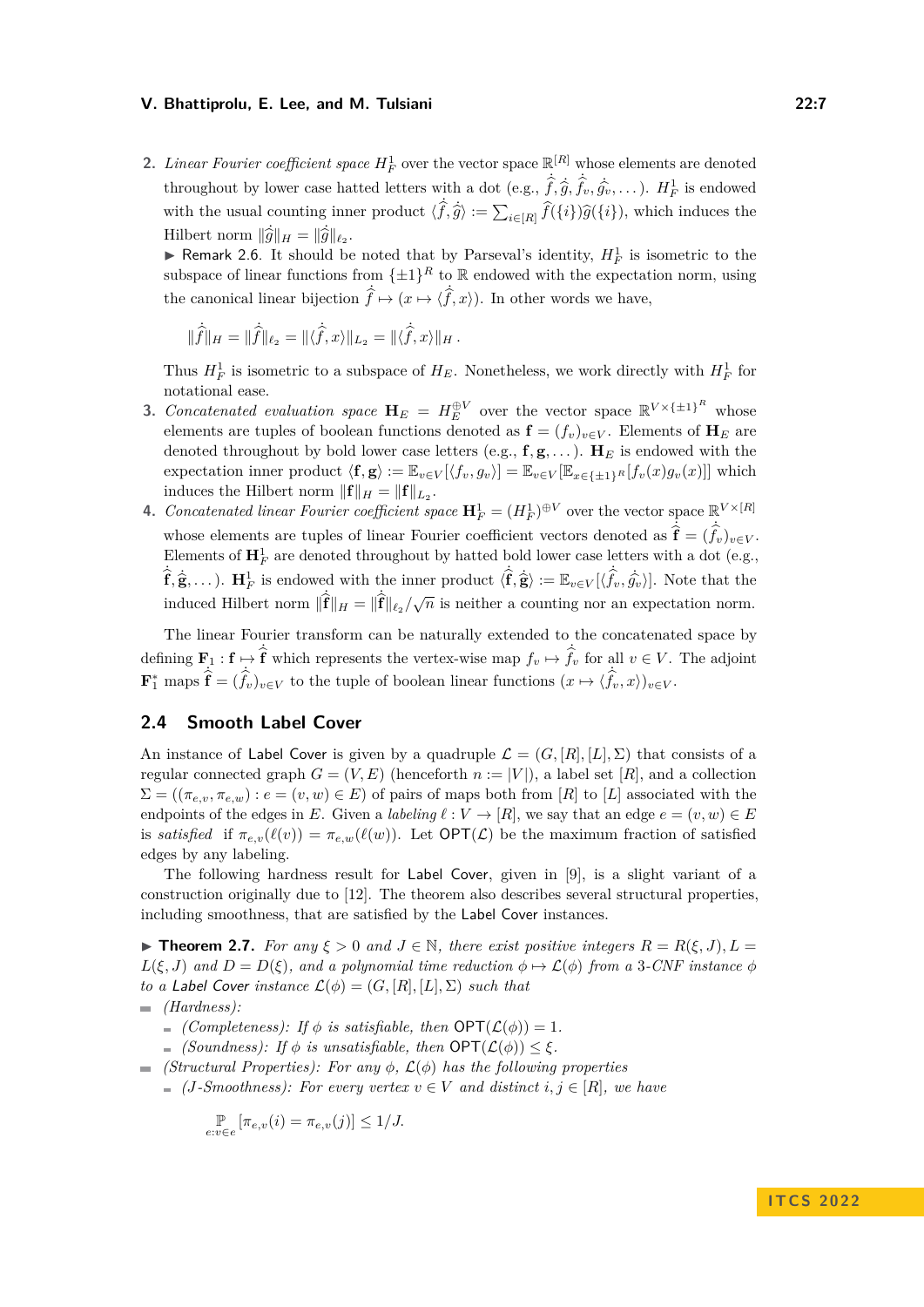#### **22:8 Separating NP-Hardness of Grothendieck from Little-Grothendieck**

 $(D$ <sup>-to-1</sup>): For every vertex  $v \in V$ , edge  $e \in E$  incident on v, and  $i \in [L]$ , we have  $|\pi_{e,v}^{-1}(i)| \leq D$ ; *i.e.*, at most *D* elements in [*R*] are mapped to the same element in [*L*]. *(Weak Expansion): For any*  $\delta > 0$  *and any subset of vertices*  $V' \subseteq V$  *such that*  $|V'| = \delta \cdot |V|$ , the number of edges induced by the vertices in  $|V'|$  is at least  $(\delta^2/2)|E|$ .

# **2.5 Label Cover Consistency Subspace for Linear Fourier Coefficients**

Let  $\mathcal{L} = (G, [R], [L], \Sigma)$  be an instance of Label Cover with  $G = (V, E)$  (henceforth  $n := |V|$ ) and let  $\mathbf{P} : \mathbb{R}^{V \times [R]} \to \mathbb{R}^{V \times [R]}$  be the orthogonal projector to the subspace  $\widehat{\mathbf{L}}$  of  $H_F^1$  which is defined as:

$$
\widehat{\mathbf{L}} := \left\{ \dot{\widehat{\mathbf{f}}} \in H_F^1 : \sum_{j \in \pi_{e,u}^{-1}(i)} \dot{\widehat{f}_u}(j) = \sum_{j \in \pi_{e,v}^{-1}(i)} \dot{\widehat{f}_v}(j) \text{ for all } (u,v) \in E \text{ and } i \in [L] \right\}.
$$
 (3)

The following lemma shown in [\[5\]](#page-15-2) (informally speaking) states that if  $\mathcal L$  is far from satisfiable then for any element of  $\hat{\mathbf{f}} \in \hat{\mathbf{L}}$  there cannot be many vertices with influential coordinates (otherwise one can decode an assignment to  $\mathcal L$  contradicting unsatisfiability). In other words, projection to  $\hat{\mathbf{L}}$  acts as a test of Label Cover consistency. For technical ease of use we state the lemma in terms of projections of concatenated boolean functions **f**:

<span id="page-7-2"></span> $\blacktriangleright$  **Lemma 2.8** (Corollary of Lemma 3.6 of [\[5\]](#page-15-2)). *There exists an absolute constant*  $C > 1$  *such that if*  $\mathcal{L}$  *is a*  $T$ *-to-*1 *label cover instance for some*  $T \in \mathbb{N}$  *with soundness*  $\xi$ *, smoothness*  $C \cdot T/\xi$  and weak expansion, then for any  $f \in {\pm 1}^{V \times {\{\pm 1\}}^R}$ , we have

$$
|\{v \in V \mid ||(\mathbf{P}\hat{\mathbf{f}})_{v}||_{\ell_{\infty}} > \xi^{1/14}, ||(\mathbf{P}\hat{\mathbf{f}})_{v}||_{\ell_{2}} \le 1/\xi^{1/28}\}| < O(\xi^{1/14} \cdot n)
$$

Combining the preceding lemma with an appropriate dictatorship test (namely the bilinear form  $(f, g) \mapsto \langle f, \hat{g} \rangle$ ), [\[5\]](#page-15-2) showed the following soundness claim en route to their hardness result for little Grothendieck.

<span id="page-7-1"></span>▶ **Theorem 2.9** (Implicit in proof of Theorem 1.3 of [\[5\]](#page-15-2)). *There exist absolute constants*  $C > 1$  *and*  $c \in (0,1)$  *such that if*  $\mathcal{L}$  *is a*  $T$ *-to-*1 *label cover instance for some*  $T \in \mathbb{N}$  *with soundness*  $\xi$ *, smoothness*  $C \cdot T/\xi$  *and weak expansion, then for any*  $f \in \{\pm 1\}^{V \times {\{\pm 1\}}^R}$ *, we have*  $\|\mathbf{P}\hat{\mathbf{f}}\|_H \leq \sqrt{2/\pi} + \xi^c$ *.* 

# **2.6 Central Limit Phenomena and Linear Threshold Functions**

<span id="page-7-0"></span>Recall the classical Berry-Esseen central limit theorem states

 $\blacktriangleright$  **Theorem 2.10** (Berry-Esseen Central Limit Theorem). Let  $S := X_1 + \cdots + X_R$  where  $X_1, \ldots, X_R$  are independent centered random variables with  $\mathbb{E}[X_i^2] = a_i^2$  and  $\mathbb{E}[|X_i|^3] = b_i^3$ . *Let* Ψ *and* Φ *respectively denote the CDFs of S and of a centered Gaussian distribution with variance*  $||a||_{\ell_2}^2$ . *Then* 

$$
\sup_{x \in \mathbb{R}} |\Psi(x) - \Phi(x)| \le 10 \cdot \frac{\|b\|_{\ell_3}^3}{\|a\|_{\ell_2}^3}
$$

An *unbiased linear threshold function* (henceforth LTF) is a boolean function of the form sgn( $\langle a, x \rangle$ ) for some vector  $a \in \mathbb{R}^R$ . We will refer to the entries of *a* as the *linear weights* of the LTF. Due to the nature of our reduction, we will frequently deal with LTFs and perturbed LTFs in the analysis. When  $||a||_{\ell_2} = 1$  and  $||a||_{\ell_{\infty}} \leq \varepsilon$ , the LTF is called *regular*.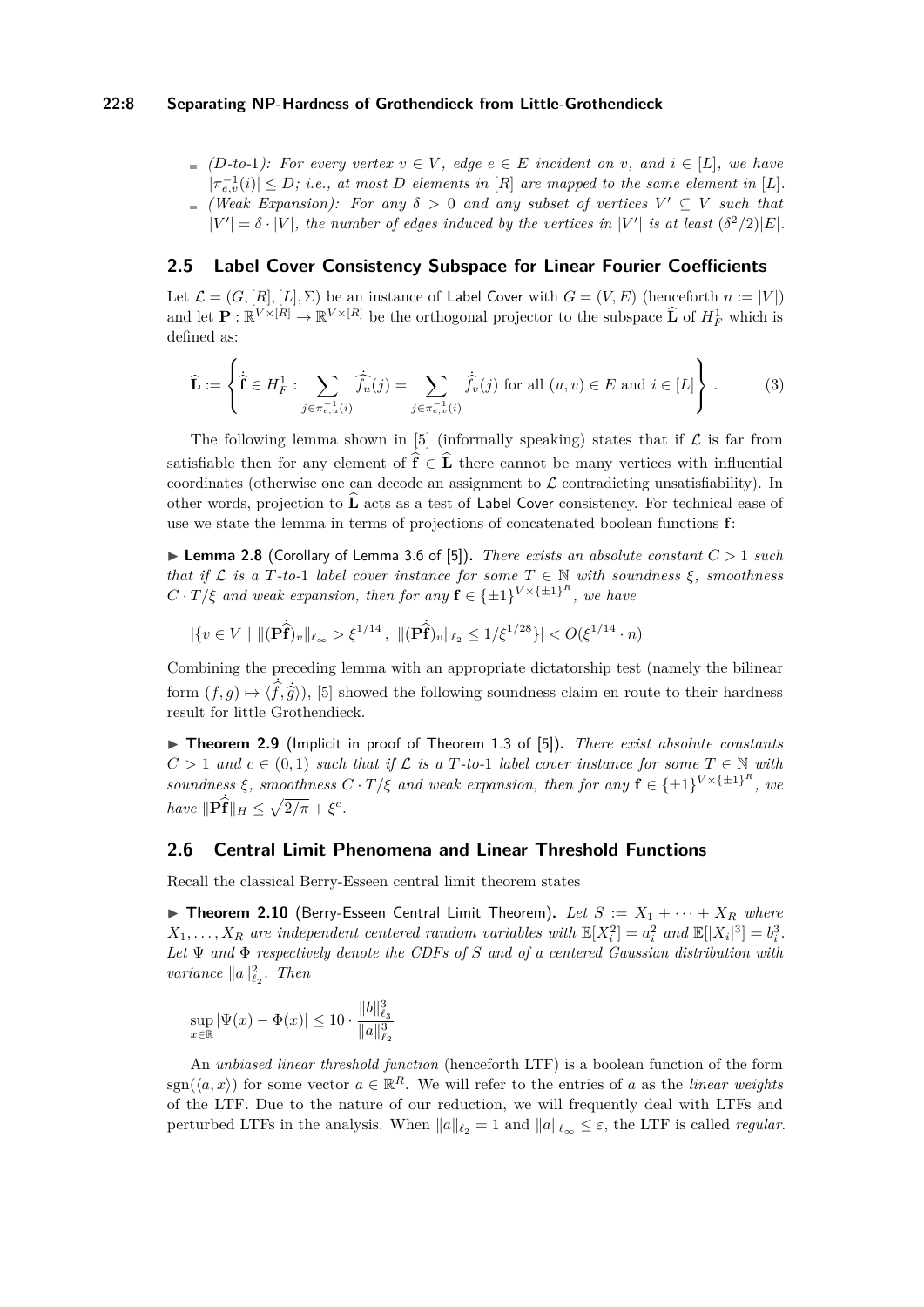In this section we collect and derive some facts about central limit phenomena exhibited by regular LTFs (intuitively this is because for a random  $\pm 1$  vector *x*,  $\langle a, x \rangle$  exhibits similar behaviour to a Gaussian random variable). The following result stated as Theorem 5.17 in [\[19\]](#page-16-13) is a corollary of a multidimensional version of the Berry-Esseen Central limit theorem due to [\[2\]](#page-15-7). It states that the noise stability (and level-1 weight) of an LTF behaves like that of the function  $sgn(x_1)$  in gaussian space.

# <span id="page-8-0"></span>▶ Theorem 2.11 (Noise Stability and Level-1 Weight of LTFs).

*Let*  $f(x) = \text{sgn}(\langle a, x \rangle)$  *be an unbiased LTF where*  $||a||_{\ell_2} = 1$  *and*  $||a||_{\ell_\infty} \leq \varepsilon$ *. Then for any*  $\rho \in (-1, 1)$ ,

$$
\sum_{k\geq 1} \mathcal{W}_k(f) \cdot \rho^k \leq \frac{2}{\pi} \cdot \arcsin \rho + O\left(\frac{\varepsilon}{\sqrt{1-\rho^2}}\right).
$$

*Since*  $W_k(f) \geq 0$  *and* arcsin  $\rho \leq \rho + 10 \cdot \rho^3$ , setting  $\rho := \sqrt{\varepsilon}$  above implies the level-1 bound

$$
W_1(f) \le 2/\pi + O(\sqrt{\varepsilon}).
$$

We require a version of Theorem [2.11](#page-8-0) for perturbed LTFs:

#### <span id="page-8-1"></span>▶ **Lemma 2.12** (Level-1 Weight of *λ*-Perturbed LTFs)**.**

Let  $a \in \mathbb{R}^R$  and  $K > 1$  be such that  $||a||_{\ell_2} \geq \frac{1}{4\pi}$ ,  $||a||_{\ell_\infty} \leq \varepsilon$ , and let  $f, g: \{\pm 1\}^n \to \{\pm 1\}$  be *boolean functions satisfying*  $g(x) = \text{sgn}(\langle a, x \rangle - \lambda \cdot f(x))$  *whenever x is such that*  $\langle a, x \rangle - \lambda \cdot f(x)$  $f(x) \neq 0$  (where  $\lambda \in (0,1)$ ). Then the fraction of inputs on which  $g(x)$  and  $sgn(\langle a, x \rangle - \lambda \cdot f(x))$ *disagree is at most*  $4\sqrt{2\pi} \cdot \lambda + O(\varepsilon)$ *, and moreover*  $W_1(g) \leq 2/\pi + 2^{5/4}\pi^{1/4} \cdot \sqrt{\lambda} + O(\sqrt{\varepsilon})$ *.* 

**Proof.** Observe that the fraction of inputs on which  $g(x)$  and  $sgn(\langle a, x \rangle - \lambda \cdot f(x))$  disagree is at most

$$
\mathbb{P}_{x \sim \{\pm 1\}^R} [(g(x) \neq \text{sgn}(\langle a, x \rangle)) \vee (\lambda \cdot f(x) = \text{sgn}(\langle a, x \rangle))] \leq \mathbb{P}_{x \sim \{\pm 1\}^R} [|\langle a, x \rangle| \leq \lambda]
$$
  
=  $2 \cdot \mathbb{P}_{x \sim \{\pm 1\}^R} [ \langle a, x \rangle \leq \lambda ] - 1.$ 

Let  $\Phi : \mathbb{R} \to \mathbb{R}$  denote the CDF of a Gaussian random variable with mean 0 and variance  $||a||_{\ell_2}^2$ . Since  $||a||_{\ell_\infty} \leq \varepsilon$ , we have  $||a||_{\ell_2}^3/||a||_{\ell_2}^3 \leq \varepsilon/||a||_{\ell_2} \leq 4\pi\varepsilon$ . Thus by central limit theorem (Theorem [2.10\)](#page-7-0) we conclude that

$$
2 \cdot \sup_{x \sim \{\pm 1\}^R} \left[ \langle a, x \rangle \le \lambda \right] - 1 \le 2 \cdot \Phi(\lambda) - 1 + O(\varepsilon)
$$
  

$$
\le O(\varepsilon) + \sqrt{\frac{2}{\pi}} \cdot \frac{1}{\|a\|_{\ell_2}} \cdot \int_0^\lambda e^{-t^2/(2\|a\|_{\ell_2}^2)} dt \le O(\varepsilon) + \int_0^\lambda \sqrt{\frac{2}{\pi}} \cdot \frac{dt}{\|a\|_{\ell_2}} \le O(\varepsilon) + 4\sqrt{2\pi}\lambda
$$

as desired.

For the second claim, we have

$$
W_1(g)^{1/2} \le W_1(\text{sgn}(\langle a, x \rangle))^{1/2} + W_1(g - \text{sgn}(\langle a, x \rangle))^{1/2}
$$
  
\n
$$
\le \sqrt{2/\pi} + O(\sqrt{\varepsilon}) + W_1(g - \text{sgn}(\langle a, x \rangle))^{1/2}
$$
  
\n
$$
\le \sqrt{2/\pi} + O(\sqrt{\varepsilon}) + ||g - \text{sgn}(\langle a, x \rangle)||_2 \le \sqrt{2/\pi} + 2^{5/4} \pi^{1/4} \sqrt{\lambda} + O(\sqrt{\varepsilon})
$$

where the first inequality follows from triangle inequality over the space  $\ell_2^R$ , the second inequality follows from Theorem [2.11,](#page-8-0) and the fourth inequality follows from the 1−4 2*πλ*−  $O(\varepsilon)$  agreement that we proved above.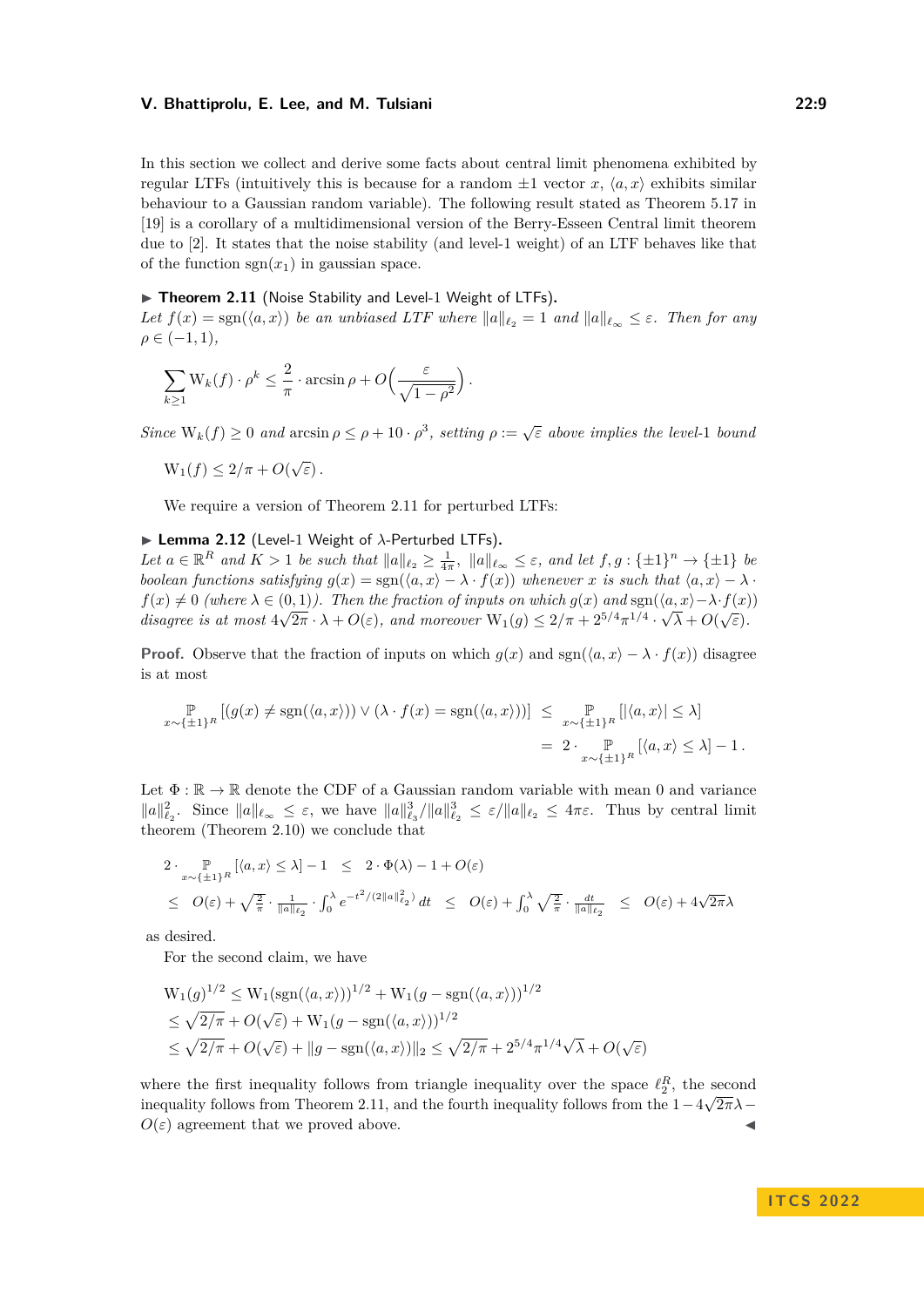#### **22:10 Separating NP-Hardness of Grothendieck from Little-Grothendieck**

We also need the following lemma which informally states that two regular LTFs are close whenever their linear weights are close. Again we proceed by first passing to an appropriate analogue over Gaussians.

<span id="page-9-0"></span>▶ **Lemma 2.13** (Agreement of Regular LTFs with Correlated Linear Coefficients)**.** *Let a, b* ∈ R *R be such that*  $||a||_{\ell_2}, ||b||_{\ell_2} \geq 1/(4\pi)$ *, and*  $||a||_{\ell_\infty}, ||b||_{\ell_\infty} \leq \varepsilon$ *. Then* 

$$
\mathbb{P}\left[\text{sgn}(\langle a, x\rangle) \neq \text{sgn}(\langle b, x\rangle)\right] \leq 4\sqrt{2} \|a - b\|_{\ell_2} + O(\varepsilon^{1/6})
$$

**Proof.** Let  $u := a/||a||_{\ell_2}, v := b/||b||_{\ell_2}, \rho := \langle u, v \rangle$ . Note that  $||u||_{\ell_\infty}, ||v||_{\ell_\infty} \leq 4\pi \cdot \varepsilon$  and further that

$$
\begin{aligned}\n\|a - b\|_{\ell_2}^2 &= \|a\|_{\ell_2}^2 + \|b\|_{\ell_2}^2 - 2\rho \|a\|_{\ell_2} \|b\|_{\ell_2} \quad \geq \\
&\geq \|a\|_{\ell_2} \|b\|_{\ell_2} - 2\rho \|a\|_{\ell_2} \|b\|_{\ell_2} \\
&= \|a\|_{\ell_2} \|b\|_{\ell_2} \|u - v\|_{\ell_2}^2 \quad \geq \\
&\quad (1/16\pi^2) \cdot \|u - v\|_{\ell_2}^2.\n\end{aligned}
$$

Thus it suffices to show a bound of ( √  $\overline{2}/\pi$ )|| $u - v||_{\ell_2} + O(\varepsilon^{1/6}).$ 

To this end let  $K := \{y \in \mathbb{R}^R \mid \langle u, y \rangle \geq 0, \langle v, y \rangle \leq 0\}$  be the intersection of two (regular) halfspaces, let *x* be a uniformly random vector in  $\{\pm 1\}^R$  and let  $\gamma \in \mathbb{R}^R$  be a vector with independent standard Gaussian coordinates. It suffices to show  $\mathbb{P}[x \in K] \leq$  $||u - v||_{\ell_2}/(\sqrt{2}\pi) + O(\varepsilon^{1/6})$  since we have  $\mathbb{P}_x[\text{sgn}(\langle a, x \rangle) \neq \text{sgn}(\langle b, x \rangle)] \leq \mathbb{P}_x[x \in K] + \mathbb{P}_x[x \in K]$  $-K$ ] = 2 ·  $\mathbb{P}_x[x \in K]$ . By Invariance principle for the intersection of regular halfspaces (e.g. Theorem 3.1 in [\[10\]](#page-16-14)) we have

$$
\mathbb{P}_{x}[x \in K] \leq \mathbb{P}_{\gamma}[\gamma \in K] + O(\varepsilon^{1/6}) = \frac{\cos^{-1}\rho}{2\pi} + O(\varepsilon^{1/6})
$$

where the final equality follows since the probability of a random hyperplane lying between two vectors *u*, *v* is precisely  $\cos^{-1} \rho / \pi$  (sometimes referred to as the Grothendieck identity). By Taylor expansion, we have  $\rho := \cos \theta \leq 1 - \theta^2/4$ . Therefore,  $\cos^{-1} \rho \leq \sqrt{4 - 4\rho} = \sqrt{2} \|u - v\|_{\ell_2}$ , and we obtain  $\mathbb{P}_x[x \in K] \le ||u - v||_{\ell_2}/(\sqrt{2}\pi) + O(\varepsilon^{1/6})$  as desired.

# **3**  $(\frac{\pi}{2} + \varepsilon_0)$  NP-Hardness of  $|\cdot|_{\ell_\infty^n \to \ell_1^n}$

# <span id="page-9-1"></span>**3.1 Reduction from Smooth Label Cover**

Here we describe a polynomial time reduction taking as input a  $\sf {Label}$  Cover instance  $\mathcal L$  and producing a self-adjoint linear operator  $\mathbf{A}: \mathbb{R}^{V \times {\{\pm 1\}}^R} \to \mathbb{R}^{V \times {\{\pm 1\}}^R}$ . Let  $\lambda \in (0,1)$  be a constant whose value will be fixed later. **A** is defined as follows

$$
\mathbf{A} := \mathbf{F}_1^* \mathbf{P} \mathbf{F}_1 - \lambda \cdot \mathrm{Id} \,. \tag{4}
$$

Equivalently the corresponding bilinear form is given by

$$
\langle \mathbf{f}, \mathbf{A}\mathbf{g} \rangle = \langle \hat{\mathbf{f}}, \mathbf{P}\hat{\mathbf{g}} \rangle - \lambda \cdot \langle \mathbf{f}, \mathbf{g} \rangle. \tag{5}
$$

In other words, given **f**, we apply the Fourier transform for each  $v \in V$ , project the combined Fourier coefficients to **L** that checks the Label Cover consistency, and apply the inverse Fourier transform. Since **P** is a projector, **A** is self-adjoint by design.

▶ Remark 3.1. Our reduction is inspired both by the reduction  $\mathcal{L} \mapsto (\mathbf{F}_1^*)\mathbf{P}\mathbf{F}_1$  used in [\[9\]](#page-16-0), [\[5\]](#page-15-2) and by the dictatorship test  $\mathbb{F}_1^* \mathbb{F}_1 - \lambda \cdot \text{Id}$  used in [\[15\]](#page-16-6) (which was based on a gap instance due independently to Davie and Reeds).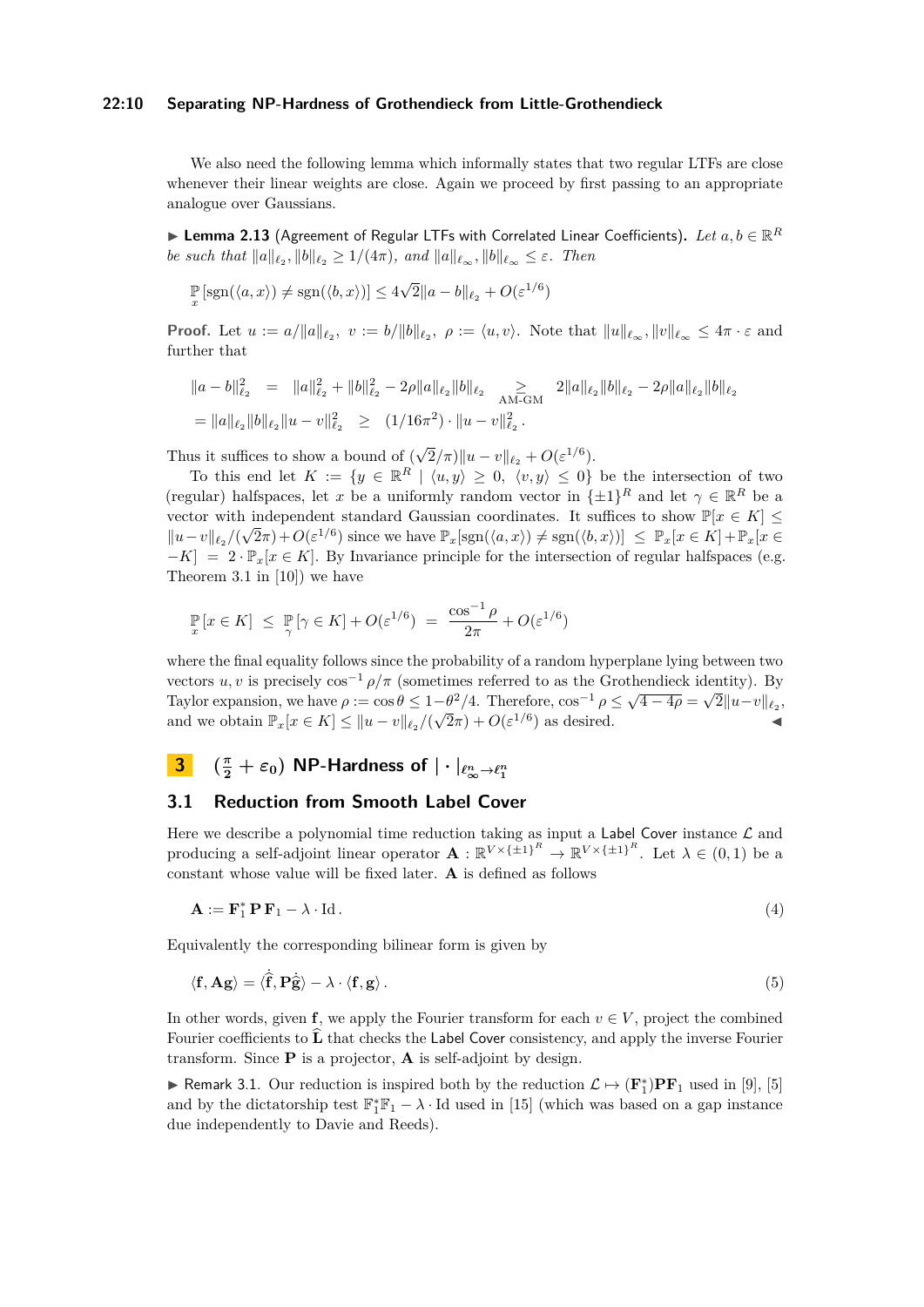# **3.2 Proof Sketch**

It is easily seen that in the completeness case assigning each  $f_v(x) = g_v(x) = x_{\ell(v)}$  to be dictator functions (where  $\ell$  is some satisfying label cover assignment) yields a value of  $1 - \lambda$ .

So to obtain a gap of  $\pi/2 + \varepsilon_0$  it suffices to show that for a sufficiently small constant *λ* soundness is upper bounded by  $2/\pi - k\lambda$  for any constant  $k > 2/\pi$ . We will do this by showing the stronger bound of  $2/\pi - \lambda + O(\lambda^{3/2} + \xi^{c'})$  and taking  $\lambda, \xi$  sufficiently small (here *ξ* is label cover soundness and can be taken to be an arbitrarily small constant independent of *λ*). By Theorem [2.9](#page-7-1) we already have  $\langle \hat{f}, \hat{P} \hat{g} \rangle = \langle P \hat{f}, P \hat{g} \rangle \leq 2/\pi + 3\xi^c$ . Thus it suffices to<br>show that if **f**, g are artimal than they must satisfy  $\langle f, g \rangle > 1$ .  $O(\sqrt{\lambda})$  (since the remaining show that if **f***,* **g** are optimal then they must satisfy  $\langle \mathbf{f}, \mathbf{g} \rangle \geq 1 - O(\sqrt{\lambda})$  (since the remaining −*λ*⟨*f, g*⟩ term would then subtract the necessary amount from 2*/π* to yield our desired soundness).

# **Closeness of f***,* **g**

We begin with the crucial observation that optimal **f***,* **g** are *λ*-perturbed LTFs. Indeed it must be that whenever  $\langle (\mathbf{P} \hat{\mathbf{f}})_v, x \rangle - \lambda \cdot f_v(x) \neq 0$ , we have  $g_v(x) = \text{sgn}(\langle (\mathbf{P} \hat{\mathbf{f}})_v, x \rangle - \lambda \cdot f_v(x))$ (otherwise **f***,* **g** are not optimal as the value can be improved). Using this structure (as well as the central limit phenomenon) we show in Lemma [3.2](#page-11-0) which is the most technical part of the proof, that most vertices (at least 1 − *O*( √  $\overline{\lambda}$ ) fraction) satisfy that  $\|(\mathbf{P} \hat{\mathbf{f}})_{v}\|_{\ell_{2}}$ ,  $\|(\mathbf{P} \hat{\mathbf{g}})_{v}\|_{\ell_{2}} \geq$  $1/(4\pi)$  (i.e., are not too small in norm). Further by Lemma [2.8](#page-7-2) most vertices  $(1 - O(\xi^{c'})$ fraction) satisfy that  $(\hat{\mathbf{P}}\hat{\mathbf{f}})_{v}$ ,  $(\hat{\mathbf{P}}\hat{\mathbf{g}})_{v}$  do not have any large coordinates. Thus for most vertices we may leverage the central limit phenomenon by applying Lemma [2.12](#page-8-1) to conclude that **f** is close to  $(\text{sgn}(\langle (\mathbf{P} \hat{\mathbf{g}})_v, x \rangle))_{v \in V}$  and **g** is close to  $(\text{sgn}(\langle (\mathbf{P} \hat{\mathbf{f}})_v, x \rangle))_{v \in V}$ . Finally we will conclude **f** is close to **g** by showing that  $\overrightarrow{Pf}$  is close to  $\overrightarrow{Pg}$ .

# **Closeness of**  $\hat{\text{Pf}}$ ,  $\hat{\text{Pg}}$

Note that  $\langle \mathbf{f}, \mathbf{g} \rangle \in [-1, 1]$  and so  $\langle \mathbf{f}, \mathbf{Ag} \rangle \leq \langle \mathbf{f}, \mathbf{P}\hat{\mathbf{g}} \rangle + \lambda$ . So we may assume that  $\langle \mathbf{f}, \mathbf{P}\hat{\mathbf{g}} \rangle \geq 0$  $2/\pi - 2\lambda$  since otherwise we have already proved soundness of  $2/\pi - \lambda$ . Thus  $\langle \hat{\mathbf{P}} \hat{\mathbf{f}}, \hat{\mathbf{P}} \hat{\mathbf{g}} \rangle = \langle \hat{\mathbf{P}} \hat{\mathbf{f}}, \hat{\mathbf{P}} \hat{\mathbf{g}} \rangle$  $\langle \hat{\mathbf{f}}, \mathbf{P} \hat{\mathbf{g}} \rangle \geq 2/\pi - 2\lambda$ . On the other hand, Theorem [2.9](#page-7-1) states that  $\|\mathbf{P} \hat{\mathbf{f}}\|_H, \|\mathbf{P} \hat{\mathbf{g}}\|_H \leq \sqrt{2/\pi} + \xi^c$ . Thus  $\hat{\mathbf{P}}\hat{\mathbf{f}}$  is close to  $\hat{\mathbf{P}}\hat{\mathbf{g}}$  allowing us to conclude **f** is close to **g** using Lemma [2.13.](#page-9-0)

# **3.3 Analysis**

Let  $f, g \in {\pm 1}^{V \times {\pm 1}^R}$  be maximizers of  $\langle f, Ag \rangle$ . We begin the proof by defining various subsets of vertices for which  $(\hat{P}f)_v$ ,  $(\hat{P}g)_v$  have anomalous behaviour. In Lemma [3.2](#page-11-0) we will show that all of these anomalous sets are small.

**Vertices with excessively large norm**

$$
V_0^f := \{ v \in V \mid ||(\mathbf{P}\hat{\mathbf{f}})_v||_{\ell_2} > 1/\xi^{1/28} \}
$$
  
\n
$$
V_0^g := \{ v \in V \mid ||(\mathbf{P}\hat{\mathbf{g}})_v||_{\ell_2} > 1/\xi^{1/28} \}
$$
  
\n
$$
V_0 := V_0^f \cup V_0^g
$$
  
\n
$$
\overline{V}_0 := V \setminus V_0 = \{ v \in V \mid ||(\mathbf{P}\hat{\mathbf{f}})_v||_{\ell_2} \le 1/\xi^{1/28} \land ||(\mathbf{P}\hat{\mathbf{g}})_v||_{\ell_2} \le 1/\xi^{1/28} \}
$$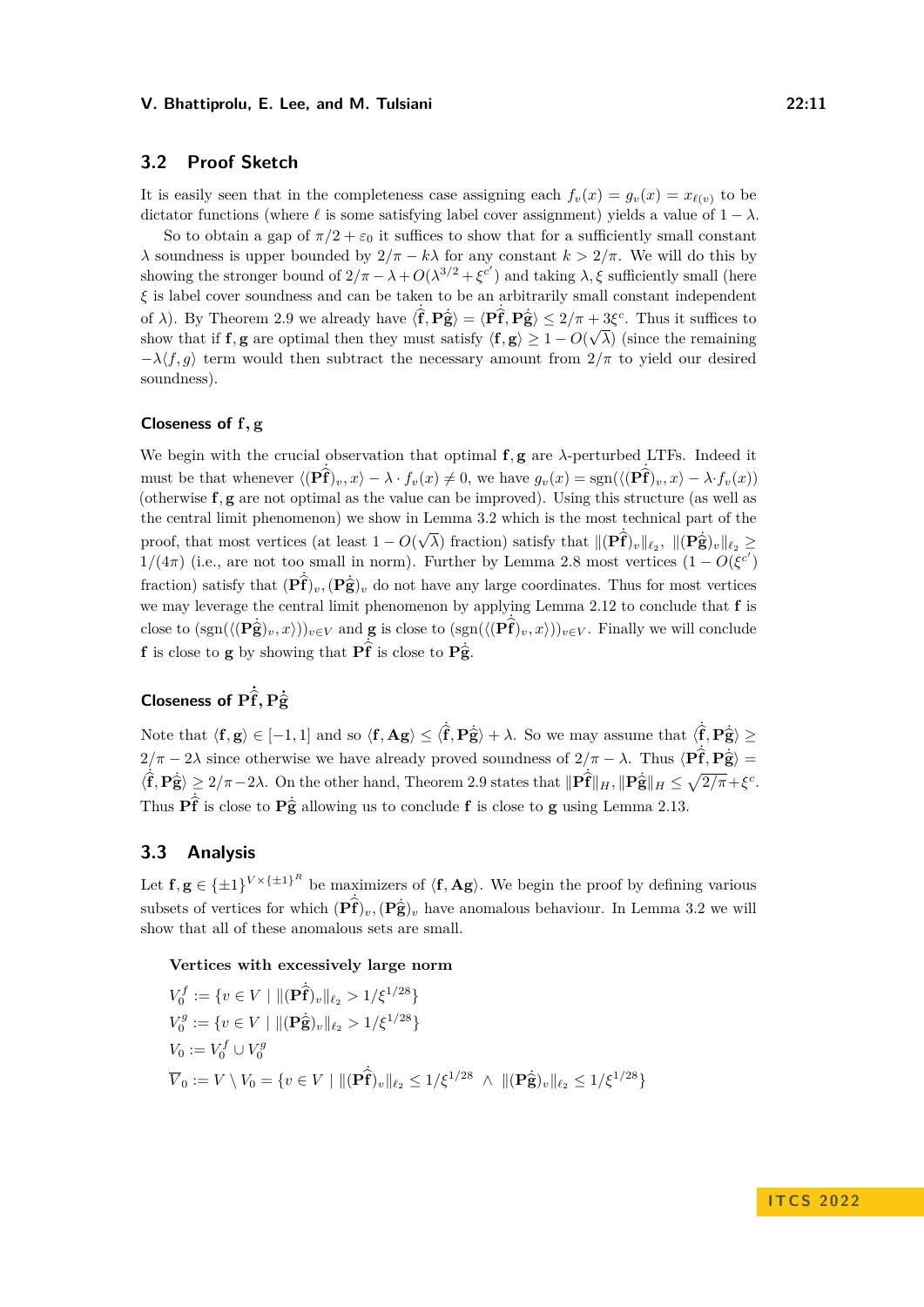#### **Vertices with an influential coordinate**

$$
V_1 := \{ v \in \overline{V}_0 \mid ||(\mathbf{P}\hat{\mathbf{f}})_v||_{\ell_{\infty}} > \xi^{1/14} \lor ||(\mathbf{P}\hat{\mathbf{g}})_v||_{\ell_{\infty}} > \xi^{1/14} \}
$$
  

$$
\overline{V}_1 := \overline{V}_0 \setminus V_1 = \{ v \in \overline{V}_0 \mid ||(\mathbf{P}\hat{\mathbf{f}})_v||_{\ell_{\infty}} \leq \xi^{1/14} \land ||(\mathbf{P}\hat{\mathbf{g}})_v||_{\ell_{\infty}} \leq \xi^{1/14} \}
$$

**Vertices with excessively small norm after projecting** *g*

$$
V_2 := \{ v \in \overline{V}_1 \mid ||(\mathbf{P}\hat{\mathbf{g}})_v||_{\ell_2} < 1/(2\pi) \}
$$
\n
$$
\overline{V}_2 := \overline{V}_1 \setminus V_2 = \{ v \in \overline{V}_1 \mid ||(\mathbf{P}\hat{\mathbf{g}})_v||_{\ell_2} \ge 1/(2\pi) \}
$$

#### **Vertices with excessively small norm after projecting** *f*

$$
V_3 := \{ v \in \overline{V}_2 \mid ||(\mathbf{P}\hat{\mathbf{f}})_v||_{\ell_2} < 1/(4\pi) \}
$$
\n
$$
\overline{V}_3 := \overline{V}_2 \setminus V_3 = \{ v \in \overline{V}_1 \mid ||(\mathbf{P}\hat{\mathbf{f}})_v||_{\ell_2} \ge 1/(4\pi) \; \wedge \; ||(\mathbf{P}\hat{\mathbf{g}})_v||_{\ell_2} \ge 1/(2\pi) \} \, .
$$

 $\overline{V}_3$  is the set of vertices on which we may use the central limit phenomenon (Lemma [2.12\)](#page-8-1) for showing closeness of **f***,* **g**. We next show that  $\overline{V}_3$  forms the vast majority of the vertices.

# <span id="page-11-0"></span>▶ **Lemma 3.2** (Most Vertices have Well Behaved Projections)**.**

*There exist absolute constants*  $C > 1$  *and*  $c, c_1 \in (0, 1)$  *such that if*  $\mathcal L$  *is a*  $T$ *-to-*1 *label cover instance for some*  $T \in \mathbb{N}$  *with soundness*  $\xi$ *, smoothness*  $C \cdot T / \xi$  *and weak expansion, and*  $f, g \in$  $\{\pm 1\}^{V \times {\{\pm 1\}}^R}$  are maximizers of  $\langle f, Ag \rangle$ , then we have  $|V \backslash \overline{V}_3| \leq (1005 \cdot \delta + (2\pi)^{5/4} \cdot \overline{V}_3)$ √ *λ*+*ξ <sup>c</sup>*<sup>1</sup> )·*n, where*  $\delta := 2/\pi + 3\xi^c - \langle \hat{\mathbf{f}}, \mathbf{P}\hat{\mathbf{g}} \rangle$ *.* 

**Proof.** We begin by showing that  $\mathbf{P}\hat{\mathbf{f}}$  and  $\mathbf{P}\hat{\mathbf{g}}$  are very close (as a function of  $\delta$ ,  $\lambda$ ). Indeed by Theorem [2.9](#page-7-1) we know

<span id="page-11-1"></span>
$$
\|\mathbf{P}\hat{\mathbf{f}}\|_{H}, \|\mathbf{P}\hat{\mathbf{g}}\|_{H} \le \sqrt{\frac{2}{\pi}} + \xi^{c}.
$$
\n(6)

Thus  $\delta \geq 0$  and further since  $\mathbf{P}^2 = \mathbf{P}$ , we have  $\langle \mathbf{P} \hat{\mathbf{f}}, \mathbf{P} \hat{\mathbf{g}} \rangle = \langle \hat{\mathbf{f}}, \mathbf{P} \hat{\mathbf{g}} \rangle = 2/\pi + 3\xi^c - \delta$ . Combining this with  $(\mathcal{C})$  implies this with [\(6\)](#page-11-1) implies

<span id="page-11-2"></span>
$$
\|\mathbf{P}\dot{\hat{\mathbf{f}}}-\mathbf{P}\dot{\hat{\mathbf{g}}}\|_{H}^{2} \leq 2 \cdot \delta + O(\xi^{c}).
$$
\n(7)

By Cauchy-Schwarz we have  $\|\mathbf{P}\hat{\mathbf{f}}\|_{H} \cdot \|\mathbf{P}\hat{\mathbf{g}}\|_{H} \ge \langle \mathbf{P}\hat{\mathbf{f}}, \mathbf{P}\hat{\mathbf{g}} \rangle = 2/\pi + 3\xi^{c} - \delta$ . Combining this  $\min(\mathcal{E})$  rights with [\(6\)](#page-11-1) yields

<span id="page-11-3"></span>
$$
\|\mathbf{P}\dot{\hat{\mathbf{f}}}\|_{H}, \|\mathbf{P}\dot{\hat{\mathbf{g}}}\|_{H} \ge \sqrt{\frac{2}{\pi}} - \sqrt{\frac{\pi}{2}} \cdot \delta - O(\xi^{c}).\tag{8}
$$

We next use the fact that  $\mathbf{P}\hat{\mathbf{f}}$  is close to  $\mathbf{P}\hat{\mathbf{g}}$  to conclude that there aren't many vertices where  $\|(\mathbf{P}\hat{\mathbf{g}})_{v}\|_{\ell_2}$  is sufficiently large but  $\|(\mathbf{P}\hat{\mathbf{f}})_{v}\|_{\ell_2}$  is very small. We have

$$
\begin{aligned}\n\|\mathbf{P}\hat{\mathbf{f}} - \mathbf{P}\hat{\mathbf{g}}\|_{H}^{2} &\geq \frac{1}{n} \cdot \sum_{v \in \overline{V}_{2}} \|(\mathbf{P}\hat{\mathbf{g}})_{v} - (\mathbf{P}\hat{\mathbf{f}})_{v}\|_{\ell_{2}}^{2} \geq \frac{1}{n} \cdot \sum_{v \in \overline{V}_{2}} (\|(\mathbf{P}\hat{\mathbf{g}})_{v}\|_{\ell_{2}} - \|(\mathbf{P}\hat{\mathbf{f}})_{v}\|_{\ell_{2}})^{2} \\
&\geq \frac{1}{n} \cdot \sum_{v \in V_{3}} (\|(\mathbf{P}\hat{\mathbf{g}})_{v}\|_{\ell_{2}} - \|(\mathbf{P}\hat{\mathbf{f}})_{v}\|_{\ell_{2}})^{2} \\
&\geq |V_{3}|/(16\pi^{2} \cdot n)\n\end{aligned}
$$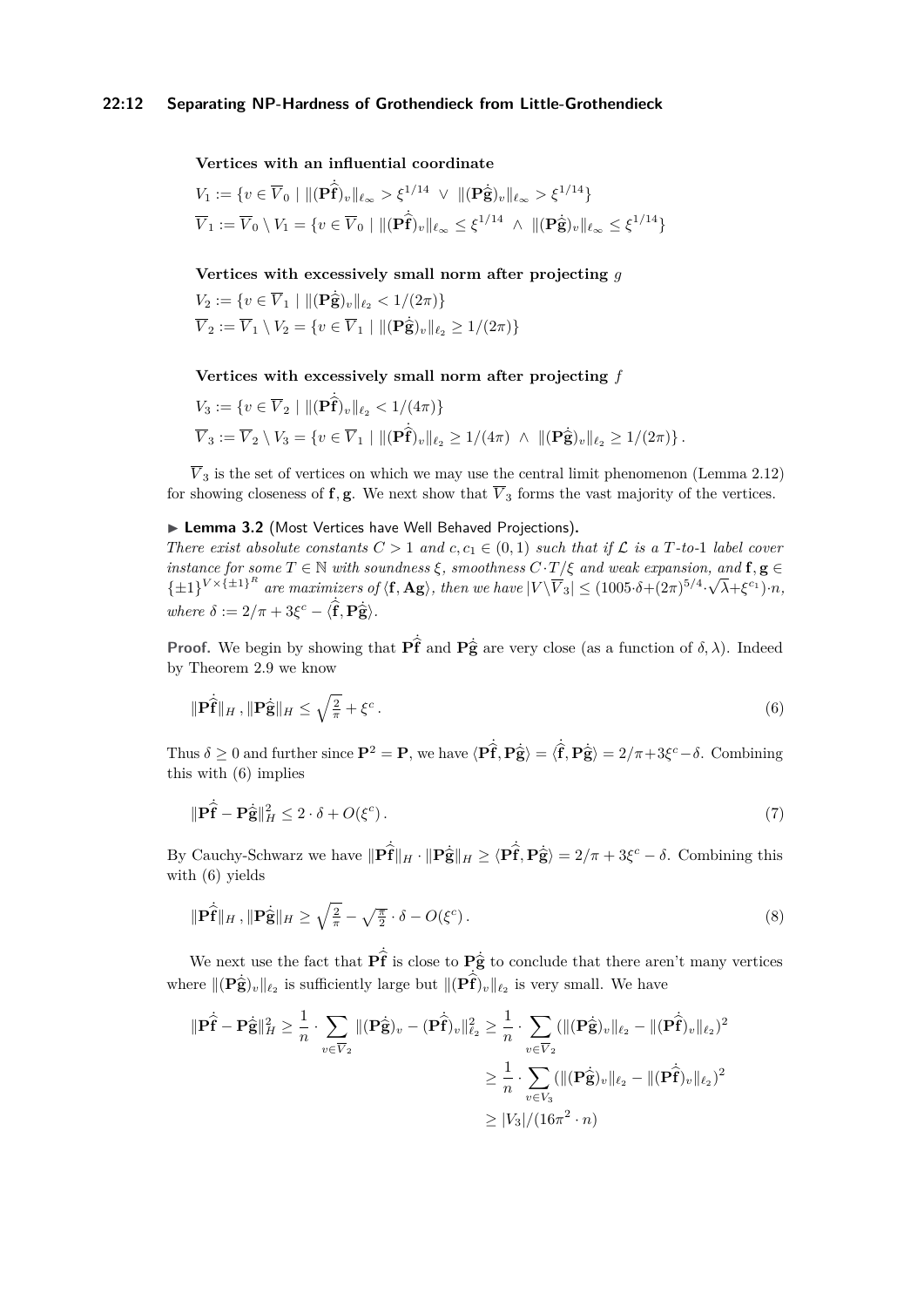Thus by [\(7\)](#page-11-2) we conclude that

<span id="page-12-2"></span>
$$
|V_3| \le (32\pi^2 \cdot \delta + O(\xi^c)) \cdot n. \tag{9}
$$

Since  $\|\mathbf{P}\hat{\mathbf{f}}\|_H \leq \|\mathbf{f}\|_H \leq 1$  (and the same for  $\mathbf{P}\hat{\mathbf{g}}$ ), we also have

<span id="page-12-0"></span>
$$
|V_0| \le 2 \cdot \xi^{1/14} \,. \tag{10}
$$

Thus since *V*0*, V*<sup>3</sup> and *V*<sup>1</sup> (using Lemma [2.8\)](#page-7-2) are small, we have established that most of the vertices in *V* lie inside  $\overline{V}_3 \cup V_2$ . The rest of the proof is organized as follows. We will argue  $V_2$  is small by showing that if  $V_2$  were large then this would contradict the fact that  $\mathbf{P}_{\mathbf{S}}^{\mathbf{i}}$  is the projection of  $\hat{\mathbf{g}}$ . To do this we will show that the inner product  $\langle \hat{\mathbf{g}}, \mathbf{P}_{\mathbf{S}}^{\mathbf{j}} \rangle$  is too small<br>(i.e., bounded grow from  $2/\pi$ ) since the inner product terms involving th (i.e., bounded away from  $2/\pi$ ) since the inner product terms involving the vertices in  $V_2$  are small by definition of  $V_2$  and the inner product terms involving vertices in  $\overline{V}_3$  aren't larger than  $2/\pi$  due to the central limit phenomenon (Lemma [2.12\)](#page-8-1). This forces  $V_2$  to be small.

We proceed with formalizing the aforementioned sketch. Since  $\langle \hat{\mathbf{g}}, \mathbf{P} \hat{\mathbf{g}} \rangle = ||\mathbf{P} \hat{\mathbf{g}}||_2^2$ , we have by [\(8\)](#page-11-3) that

<span id="page-12-3"></span>
$$
\langle \hat{\mathbf{g}}, \mathbf{P}\hat{\mathbf{g}} \rangle \ge 2/\pi - 2 \cdot \delta - O(\xi^c). \tag{11}
$$

On the other hand we have the upper bound

$$
\langle \hat{\mathbf{g}}, \mathbf{P} \hat{\mathbf{g}} \rangle = \frac{1}{n} \cdot \sum_{v \in V} \langle \hat{g}_v, (\mathbf{P} \hat{\mathbf{g}})_v \rangle \leq \frac{1}{n} \cdot \sum_{v \in V} W_1(g_v)^{1/2} \cdot \| (\mathbf{P} \hat{\mathbf{g}})_v \|_{\ell_2}
$$
 (Cauchy-Schwarz)  
\n
$$
\leq \frac{1}{n} \cdot \sum_{v \in \overline{V}_1} W_1(g_v)^{1/2} \cdot \| (\mathbf{P} \hat{\mathbf{g}})_v \|_{\ell_2} + \frac{1}{n} \cdot \sum_{v \in V_0 \cup V_1} W_1(g_v)^{1/2} \cdot \| (\mathbf{P} \hat{\mathbf{g}})_v \|_{\ell_2}
$$
  
\n
$$
\leq \frac{1}{n} \cdot \sum_{v \in \overline{V}_1} W_1(g_v)^{1/2} \cdot \| (\mathbf{P} \hat{\mathbf{g}})_v \|_{\ell_2} + \frac{1}{n} \cdot \sum_{v \in V_0 \cup V_1} \| (\mathbf{P} \hat{\mathbf{g}})_v \|_{\ell_2}
$$
 (W<sub>1</sub>(g<sub>v</sub>) \le 1) (12)

We bound the main term and the error term separately. We begin with the error term:

<span id="page-12-4"></span><span id="page-12-1"></span>
$$
\sum_{v \in V_0 \cup V_1} \| (\mathbf{P} \dot{\hat{\mathbf{g}}})_v \|_{\ell_2} \leq \frac{|V_1| + |V_0^f \setminus V_0^g|}{\xi^{1/28}} + \sum_{v \in V_0^g} \| (\mathbf{P} \dot{\hat{\mathbf{g}}})_v \|_{\ell_2}
$$
\n
$$
\leq O(\xi^{1/28} \cdot n) + \sum_{v \in V_0^g} \| (\mathbf{P} \dot{\hat{\mathbf{g}}})_v \|_{\ell_2} \leq O(\xi^{1/28} \cdot n) + \sum_{v \in V_0^g} \xi^{1/28} \cdot \| (\mathbf{P} \dot{\hat{\mathbf{g}}})_v \|_{\ell_2}^2
$$
\n
$$
\leq O(\xi^{1/28} \cdot n) + \xi^{1/28} \cdot \| \mathbf{P} \dot{\hat{\mathbf{g}}} \|_{\ell_2}^2 \leq O(\xi^{1/28} \cdot n) + \xi^{1/28} \cdot n \cdot \| \mathbf{g} \|_{H}^2 \leq O(\xi^{1/28} \cdot n) \quad (13)
$$

Let  $c_1 := \min\{1/28, c\}$ . We now bound the main (first) term in [\(12\)](#page-12-1):

$$
\frac{1}{n} \cdot \sum_{v \in \overline{V}_1} W_1(g_v)^{1/2} \cdot ||(\mathbf{P}\hat{\mathbf{g}})_{v}||_{\ell_2} \n< \frac{1}{n} \cdot \sum_{v \in \overline{V}_2} W_1(g_v)^{1/2} \cdot ||(\mathbf{P}\hat{\mathbf{g}})_{v}||_{\ell_2} + \frac{|V_2|}{2\pi \cdot n}] \n(since \forall v \in V_2, ||(\mathbf{P}\hat{\mathbf{g}})_{v}||_{\ell_2} < \frac{1}{2\pi}) \n< \frac{1}{n} \cdot \sqrt{\sum_{v \in \overline{V}_2} W_1(g_v) \cdot ||\mathbf{P}\hat{\mathbf{g}}||_{\ell_2} + \frac{|V_2|}{2\pi \cdot n}} \n(by Cauchy-Schwarz) \n< \frac{1}{\sqrt{n}} \cdot \sqrt{\sum_{v \in \overline{V}_2} W_1(g_v) \cdot \left(\sqrt{\frac{2}{\pi}} + \xi^c\right) + \frac{|V_2|}{2\pi \cdot n}} \n(by (6))
$$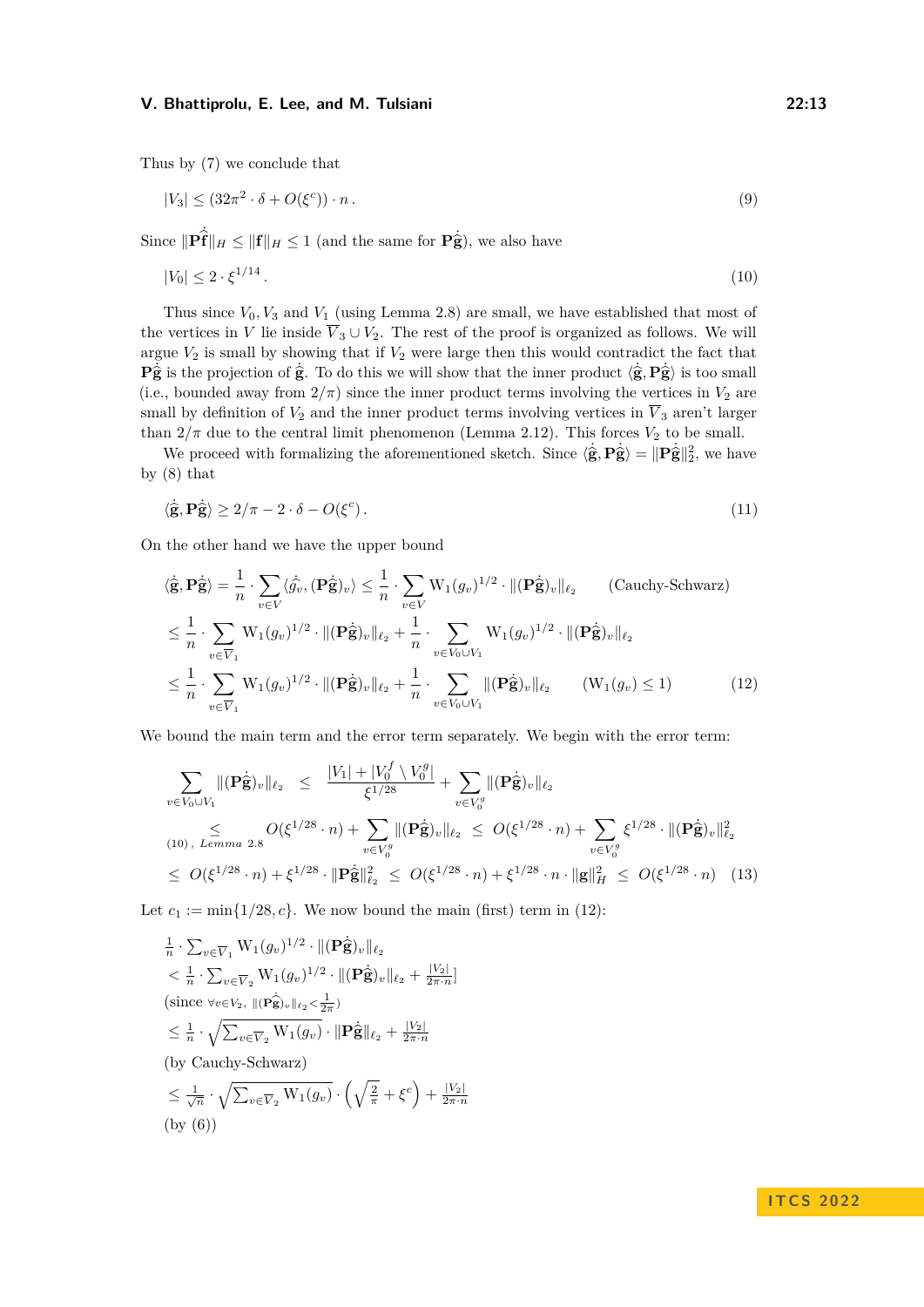#### **22:14 Separating NP-Hardness of Grothendieck from Little-Grothendieck**

$$
\leq \sqrt{32\pi^2 \cdot \delta + O(\xi^c) + \sum_{v \in \overline{V}_3} \text{W}_1(g_v)/n} \cdot \left(\sqrt{\frac{2}{\pi}} + \xi^c\right) + \frac{|V_2|}{2\pi \cdot n}
$$
\n(by (9))  
\n
$$
\leq \sqrt{32\pi^2 \cdot \delta + O(\xi^{c_1}) + \frac{|\overline{V}_3|}{n}(\frac{2}{\pi} + 2^{5/4}\pi^{1/4}\sqrt{\lambda})} \cdot \left(\sqrt{\frac{2}{\pi}} + \xi^c\right) + \frac{|V_2|}{2\pi \cdot n}
$$
\n(aplying Lemma 2.12 with  $\varepsilon := \xi^{\frac{1}{14}}\right)$   
\n
$$
\leq \sqrt{32\pi^2 \cdot \delta + O(\xi^{c_1}) + \frac{2|\overline{V}_3|}{\pi n} + 2^{5/4}\pi^{1/4}\sqrt{\lambda} \cdot \left(\sqrt{\frac{2}{\pi}} + \xi^c\right) + \frac{|V_2|}{2\pi \cdot n}
$$
\n(since  $|\overline{V}_3| \leq n$ )  
\n
$$
\leq \sqrt{\frac{2}{\pi} - \frac{2|V_2|}{\pi n} + 32\pi^2 \cdot \delta + 2^{5/4}\pi^{1/4}\sqrt{\lambda} + O(\xi^{c_1}) \cdot \left(\sqrt{\frac{2}{\pi}} + \xi^c\right) + \frac{|V_2|}{2\pi \cdot n}
$$
\n(since  $|\overline{V}_3| \leq n - |V_2|$ )  
\n
$$
= \sqrt{1 - \frac{|V_2|}{n} + 16\pi^3 \cdot \delta + 2^{1/4}\pi^{5/4} \cdot \sqrt{\lambda} + O(\xi^{c_1}) \cdot \left(\frac{2}{\pi} + O(\xi^c)\right) + \frac{|V_2|}{2\pi \cdot n}
$$
\n(factoring out  $\sqrt{2/\pi}$ )  
\n
$$
\leq \frac{2}{\pi} \left(1 - \frac{|V_2|}{2n} + 8\pi^3 \cdot \delta + 2^{-3/4}\pi^{5/4} \cdot \sqrt{\lambda} + O(\xi^{c_1})\right) + \frac{|V_2|}{2\pi \cdot n}
$$
\n(since  $\forall x \in (-1, 1), \sqrt{1 + x} \$ 

<span id="page-13-0"></span>The application of Lemma [2.12](#page-8-1) above is valid since by assumption of optimality of **f***,* **g**, whenever  $\langle (\hat{\mathbf{P}}\hat{\mathbf{f}})_v, x \rangle - \lambda \cdot f_v(x) \neq 0$ , we have  $g_v(x) = \text{sgn}(\langle (\hat{\mathbf{P}}\hat{\mathbf{f}})_v, x \rangle - \lambda \cdot f_v(x))$  (otherwise  $f, g$  are not optimal as the value can be improved). Combining [\(11\)](#page-12-3), [\(12\)](#page-12-1), [\(13\)](#page-12-4) and [\(14\)](#page-13-0) with the fact that  $2\pi(16\pi^2 + 2) \leq 1005$  yields  $|V_2|/n \leq 1005 \cdot \delta + (2\pi)^{5/4} \cdot \sqrt{\lambda} + O(\xi^{c_1})$ . Combining this with [\(10\)](#page-12-0), [\(9\)](#page-12-2), Lemma [2.8](#page-7-2) and the fact that  $V_3 = V \setminus (V_0 \cup V_1 \cup V_2 \cup V_3)$ yields  $|V \setminus \overline{V}_3|/n \le 1005 \cdot \delta + (2\pi)^{5/4} \cdot \sqrt{\lambda} + O(\xi^{c_1})$  as desired.

Lemma [3.2](#page-11-0) allows us to leverage the central limit phenomenon (Lemma [2.12\)](#page-8-1) on most vertices thereby obtaining that **f** is close to  $(\text{sgn}(\langle (\mathbf{P}\hat{\mathbf{g}})_v, x \rangle))_{v \in V}$  and **g** is close to  $(\text{sgn}(\langle (\mathbf{P}\hat{\mathbf{f}})_{v}, x \rangle))_{v \in V}$ . Finally the proximity of  $\mathbf{P}\hat{\mathbf{f}}$  and  $\mathbf{P}\hat{\mathbf{g}}$  allows us to conclude that **f** is close to **g** using Lemma [2.13.](#page-9-0)

#### <span id="page-13-1"></span> $\blacktriangleright$  **Lemma 3.3** (Closeness of  $f$ ,  $g$ ).

*There are absolute constants*  $C > 1$  *and*  $c, c_2 \in (0, 1)$  *such that if*  $\mathcal{L}$  *is a*  $T$ *-to-*1 *label cover instance for some*  $T \in \mathbb{N}$  *with soundness*  $\xi$ *, smoothness*  $C \cdot T/\xi$  *and weak expansion, and*  $f, g \in {\pm 1}^{V \times {\{\pm 1\}}^R}$  are maximizers of  $\langle f, Ag \rangle$ , then setting  $\delta := 2/\pi + 3\xi^c - \langle \hat{f}, P\hat{g} \rangle$  we have

 $\langle f, g \rangle \ge 1 - 2^{9/4} \pi^{5/4} \sqrt{ }$ *λ* − 8 √  $\overline{\delta}$  – 2010 ·  $\delta + \xi^{c_2}$  .

**Proof.** By assumption of optimality we must have  $g_v(x) = \text{sgn}(\langle (\mathbf{P}\hat{\mathbf{f}})_v, x \rangle - \lambda \cdot f_v(x))$ whenever  $\langle (\mathbf{P} \hat{\mathbf{f}})_{v}, x \rangle - \lambda \cdot f_{v}(x) \neq 0$  and  $f_{v}(x) = \text{sgn}(\langle (\mathbf{P} \hat{\mathbf{g}})_{v}, x \rangle - \lambda \cdot g_{v}(x))$  whenever  $\langle (\mathbf{P}\hat{\mathbf{g}})_v, x \rangle - \lambda \cdot g_v(x) \neq 0$  (otherwise f, g are not optimal as the value can be improved). So we have

$$
\langle \mathbf{f}, \mathbf{g} \rangle = \sum_{v \in \overline{V}_3} \langle f_v, g_v \rangle / n + \sum_{v \in V \setminus \overline{V}_3} \langle f_v, g_v \rangle / n
$$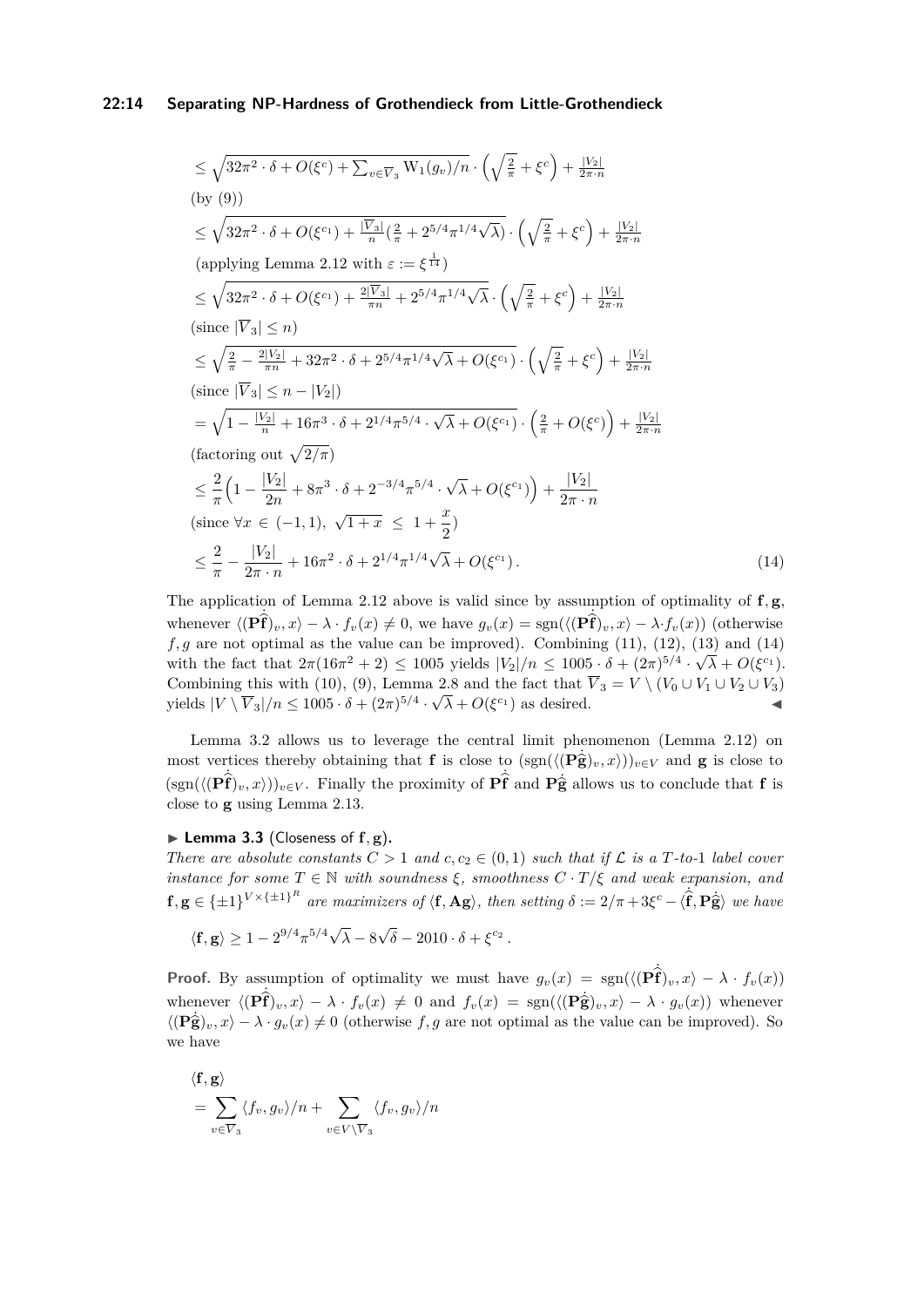$$
\geq \left( \sum_{v \in \overline{V}_3} \langle f_v, g_v \rangle / n \right) - 1005 \cdot \delta - 2^{5/4} \pi^{5/4} \cdot \sqrt{\lambda} - O(\xi^{c_1}) \qquad \text{(Lemma 3.2)}
$$
\n
$$
= \sum_{v \in \overline{V}_3} (1 - \mathbb{P} [f_v(x) \neq g_v(x)])/n - 1005 \cdot \delta - 2^{5/4} \pi^{5/4} \cdot \sqrt{\lambda} - O(\xi^{c_1})
$$
\n
$$
\geq |\overline{V}_3|/n - 1005 \cdot \delta - 2^{5/4} \pi^{5/4} \cdot \sqrt{\lambda} - O(\xi^{c_1}) - \sum_{v \in \overline{V}_3} \mathbb{P} [f_v(x) \neq g_v(x)]/n
$$
\n
$$
\geq 1 - 2010 \cdot \delta - 2^{9/4} \pi^{5/4} \cdot \sqrt{\lambda} - O(\xi^{c_1}) - \sum_{v \in \overline{V}_3} \mathbb{P} [f_v(x) \neq g_v(x)]/n \qquad \text{(Lemma 3.2)}
$$
\n(15)

Further we have

<span id="page-14-0"></span>
$$
\sum_{v \in \overline{V}_3} \mathbb{P}\left[f_v(x) \neq g_v(x)\right] / n
$$
\n
$$
\leq \sum_{v \in \overline{V}_3} \mathbb{P}\left[f_v(x) \neq \text{sgn}(\langle (\mathbf{P}\hat{\mathbf{g}})_v, x \rangle) \right] / n + \sum_{v \in \overline{V}_3} \mathbb{P}\left[g_v(x) \neq \text{sgn}(\langle (\mathbf{P}\hat{\mathbf{f}})_v, x \rangle) \right] / n +
$$
\n
$$
\sum_{v \in \overline{V}_3} \mathbb{P}\left[\text{sgn}(\langle (\mathbf{P}\hat{\mathbf{g}})_v, x \rangle) \neq \text{sgn}(\langle (\mathbf{P}\hat{\mathbf{f}})_v, x \rangle) \right] / n
$$
\n
$$
\leq \sum_{v \in \overline{V}_3} \mathbb{P}\left[\text{sgn}(\langle (\mathbf{P}\hat{\mathbf{g}})_v, x \rangle) \neq \text{sgn}(\langle (\mathbf{P}\hat{\mathbf{f}})_v, x \rangle) \right] / n + 4\sqrt{2\pi} \cdot \lambda + O(\xi^{1/28}) \tag{16}
$$

(applying Lemma [2.12](#page-8-1) to first two sums with  $\varepsilon := \xi^{1/14}$ )

Thus we have

$$
\sum_{v \in \overline{V}_3} \mathbb{P} \left[ \text{sgn}(\langle (\mathbf{P}\hat{\mathbf{g}})_v, x \rangle) \neq \text{sgn}(\langle (\mathbf{P}\hat{\mathbf{f}})_v, x \rangle) \right] / n
$$
\n
$$
\leq O(\xi^{1/84}) + \sum_{v \in \overline{V}_3} 4\sqrt{2} \cdot \| (\mathbf{P}\hat{\mathbf{g}})_v - (\mathbf{P}\hat{\mathbf{f}})_v \|_{\ell_2} / n \qquad \text{(by Lemma 2.13)}
$$
\n
$$
\leq O(\xi^{1/84}) + 4\sqrt{2} \cdot \left( \sum_{v \in \overline{V}_3} \| (\mathbf{P}\hat{\mathbf{g}})_v - (\mathbf{P}\hat{\mathbf{f}})_v \|_{\ell_2}^2 / n \right)^{1/2} \qquad \text{(Cauchy-Schwarz)}
$$
\n
$$
\leq 8\sqrt{\delta} + O(\xi^{1/84}) \qquad \text{(by (7))}
$$

Plugging this back in [\(15\)](#page-14-0) and setting  $c_2 := \min\{c_1, 1/84\}$  yields the claim.

We are equipped to prove our main result.

 $\blacktriangleright$  **Theorem 3.4** ( $\pi/2 + \varepsilon_0$  NP-Hardness of Grothendieck Optimization Problem).

*There exists a constant*  $\varepsilon_0 \in (0,1)$  *such that it is NP-Hard to approximate*  $\|\cdot\|_{\ell_\infty \to \ell_1}$  *within a factor of*  $\pi/2 + \varepsilon_0$ *.* 

**Proof.** We proceed by showing that the reduction from Smooth Label Cover in Section [3.1](#page-9-1) satisfies the following

- (Completeness) If  $\mathcal{L}$  is satisfiable, there exists  $\mathbf{f}, \mathbf{g} \in {\pm 1}^{V \times {\pm 1}^R}$  such that  $\langle f, \mathbf{Ag} \rangle \geq$  $1 - \lambda$ .
- (Soundness) There are absolute constants  $C > 1$  and  $c_2 \in (0,1)$  such that if  $\mathcal L$  is a *T*-to-1 label cover instance for some  $T \in \mathbb{N}$  with soundness  $\xi$ , smoothness  $C \cdot T/\xi$  and weak expansion, then for any  $f, g \in {\pm 1}^{V \times 2^R}$  we have  $\langle f, Ag \rangle \leq 2/\pi - \lambda + 32 \cdot \lambda^{3/2} + 4020$ .  $\lambda^2 + O(\xi^{c_2})$ .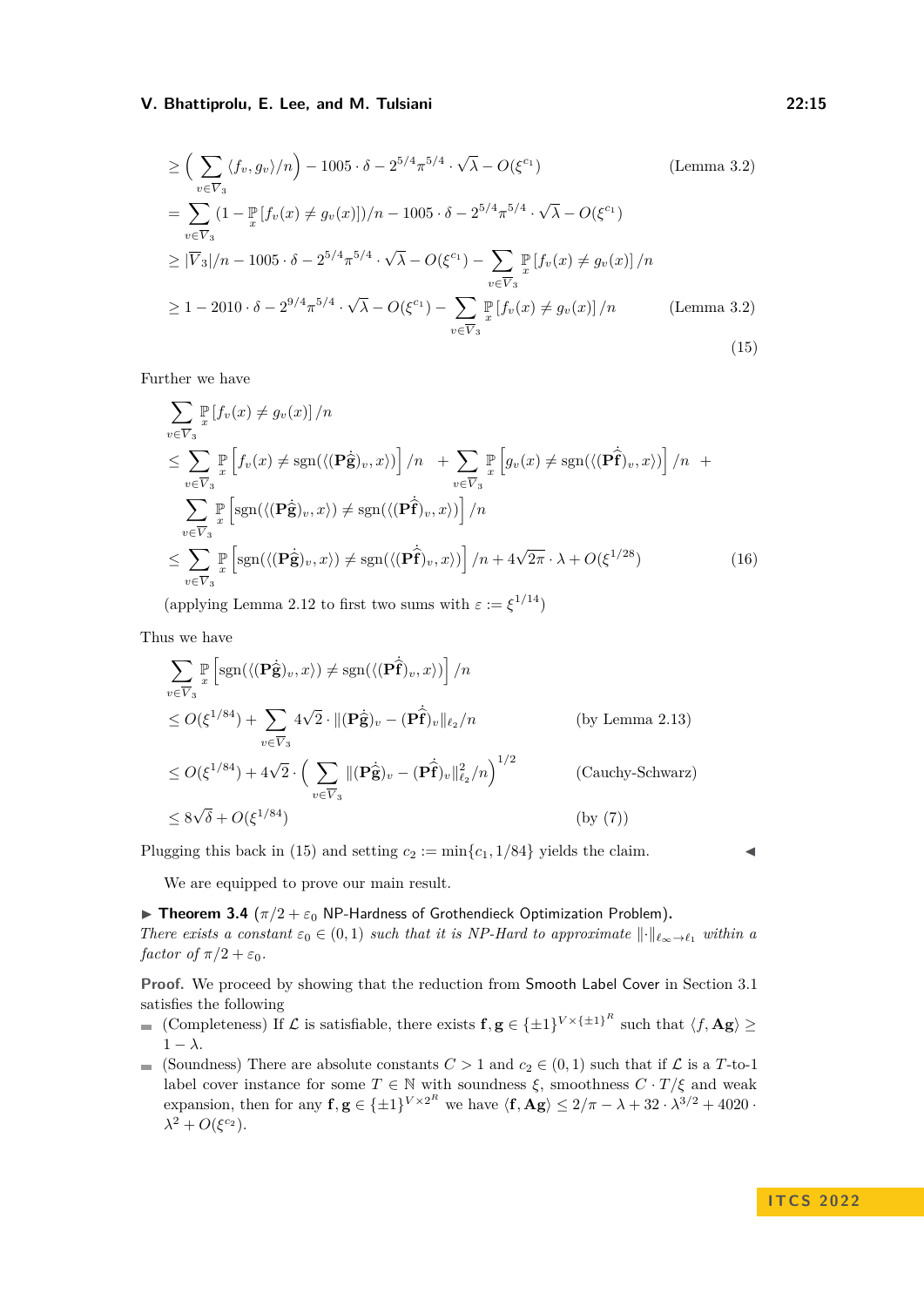#### **22:16 Separating NP-Hardness of Grothendieck from Little-Grothendieck**

Completeness follows from assigning dictators to all vertices via the substitution  $f_v(x)$  :=  $g_v(x) := x_{\ell(v)}$  where  $\ell$  is any assignment completely satisfying  $\mathcal{L}$ . We then have  $\langle \mathbf{f}, \mathbf{Ag} \rangle =$  $\langle \hat{\mathbf{f}}, \hat{\mathbf{g}} \rangle - \lambda \langle \mathbf{f}, \mathbf{g} \rangle = 1 - \lambda$  since  $\hat{\mathbf{f}}, \hat{\mathbf{g}}$  already lie inside the subspace  $\hat{\mathbf{L}}$  and therefore **P** acts as the identity map on  $\hat{\mathbf{f}}$  and  $\dot{\hat{\mathbf{g}}}_{\epsilon}$ .

For soundness consider any  $f, g \in {\pm 1}^{V \times 2^R}$  that are maximizers of  $\langle f, Ag \rangle$ . Let  $\delta := 2/\pi + 3\xi^c - \langle \hat{\mathbf{f}}, \mathbf{P}\hat{\mathbf{g}} \rangle$ . Since  $\langle \mathbf{f}, \mathbf{g} \rangle \leq 1$ , we know  $\langle \mathbf{f}, \mathbf{A}\mathbf{g} \rangle \leq \langle \hat{\mathbf{f}}, \mathbf{P}\hat{\mathbf{g}} \rangle + \lambda$ . Thus we may assume without loss of generality that  $\langle \hat{f}, \hat{P} \hat{g} \rangle > 2/\pi - 2\lambda$  (i.e.,  $\delta < 2\lambda + 3\xi^c$ ) since otherwise the soundness claim is already true. We then have

$$
\langle \mathbf{f}, \mathbf{Ag} \rangle
$$
  
\n
$$
= \langle \hat{\mathbf{f}}, \mathbf{P}\hat{\mathbf{g}} \rangle - \lambda \cdot \langle \mathbf{f}, \mathbf{g} \rangle
$$
  
\n
$$
= \langle \mathbf{P}\hat{\mathbf{f}}, \mathbf{P}\hat{\mathbf{g}} \rangle - \lambda \cdot \langle \mathbf{f}, \mathbf{g} \rangle
$$
  
\n
$$
= \|\mathbf{P}\hat{\mathbf{f}}\|_{2} \cdot \|\mathbf{P}\hat{\mathbf{g}}\|_{2} - \lambda \cdot \langle \mathbf{f}, \mathbf{g} \rangle
$$
  
\n
$$
\leq \frac{2}{\pi} + O(\xi^{c}) - \lambda \cdot \langle \mathbf{f}, \mathbf{g} \rangle
$$
  
\n
$$
\leq \frac{2}{\pi} + O(\xi^{c}) - \lambda \cdot (1 - 2^{9/4}\pi^{5/4}\sqrt{\lambda} - 8\sqrt{\delta} - 2010 \cdot \delta - O(\xi^{c_2}))
$$
 (by Lemma 3.3)  
\n
$$
\leq \frac{2}{\pi} - \lambda + 32 \cdot \lambda^{3/2} + 4020 \cdot \lambda^{2} + O(\xi^{c_2})
$$
  
\n
$$
(\delta \leq 2\lambda + 3\xi^{c})
$$

This completes the proof of soundness.

By Theorem [2.7](#page-6-0) (smooth label cover hardness) we may take *ξ* to be an arbitrary small constant independent of  $\lambda$ . Thus setting  $\lambda := 1/30000$  we obtain an inapproximability factor of at least  $\frac{\pi}{2} + 3 \cdot 10^{-6}$  as desired.

#### **References**

- <span id="page-15-4"></span>**1** Noga Alon and Assaf Naor. Approximating the cut-norm via grothendieck's inequality. In *Proceedings of the thirty-sixth annual ACM symposium on Theory of computing*, pages 72–80, 2004.
- <span id="page-15-7"></span>**2** Vidmantas Bentkus. A lyapunov-type bound in R *d* . *Theory of Probability & Its Applications*, 49(2):311–323, 2005.
- <span id="page-15-6"></span>**3** Vijay Bhattiprolu, Mrinalkanti Ghosh, Venkatesan Guruswami, Euiwoong Lee, and Madhur Tulsiani. Approximability of  $p \rightarrow q$  matrix norms: generalized krivine rounding and hypercontractive hardness. In *Proceedings of the Thirtieth Annual ACM-SIAM Symposium on Discrete Algorithms*, pages 1358–1368. SIAM, 2019.
- <span id="page-15-1"></span>**4** Mark Braverman, Konstantin Makarychev, Yury Makarychev, and Assaf Naor. The Grothendieck constant is strictly smaller than Krivine's bound. In *Forum of Mathematics, Pi*, volume 1. Cambridge University Press, 2013. Conference version in FOCS '11.
- <span id="page-15-2"></span>**5** Jop Briët, Oded Regev, and Rishi Saket. Tight hardness of the non-commutative Grothendieck problem. In *Foundations of Computer Science (FOCS), 2015 IEEE 56th Annual Symposium on*, pages 1108–1122. IEEE, 2015.
- <span id="page-15-3"></span>**6** Alexander Davie. A lower bound for *kg*. Manuscript, 1984.
- <span id="page-15-5"></span>**7** Amit Deshpande, Madhur Tulsiani, and Nisheeth K Vishnoi. Algorithms and hardness for subspace approximation. In *Proceedings of the twenty-second annual ACM-SIAM symposium on Discrete Algorithms*, pages 482–496. SIAM, 2011.
- <span id="page-15-0"></span>**8** Alexandre Grothendieck. *Résumé de la théorie métrique des produits tensoriels topologiques*. Soc. de Matemática de São Paulo, 1953.